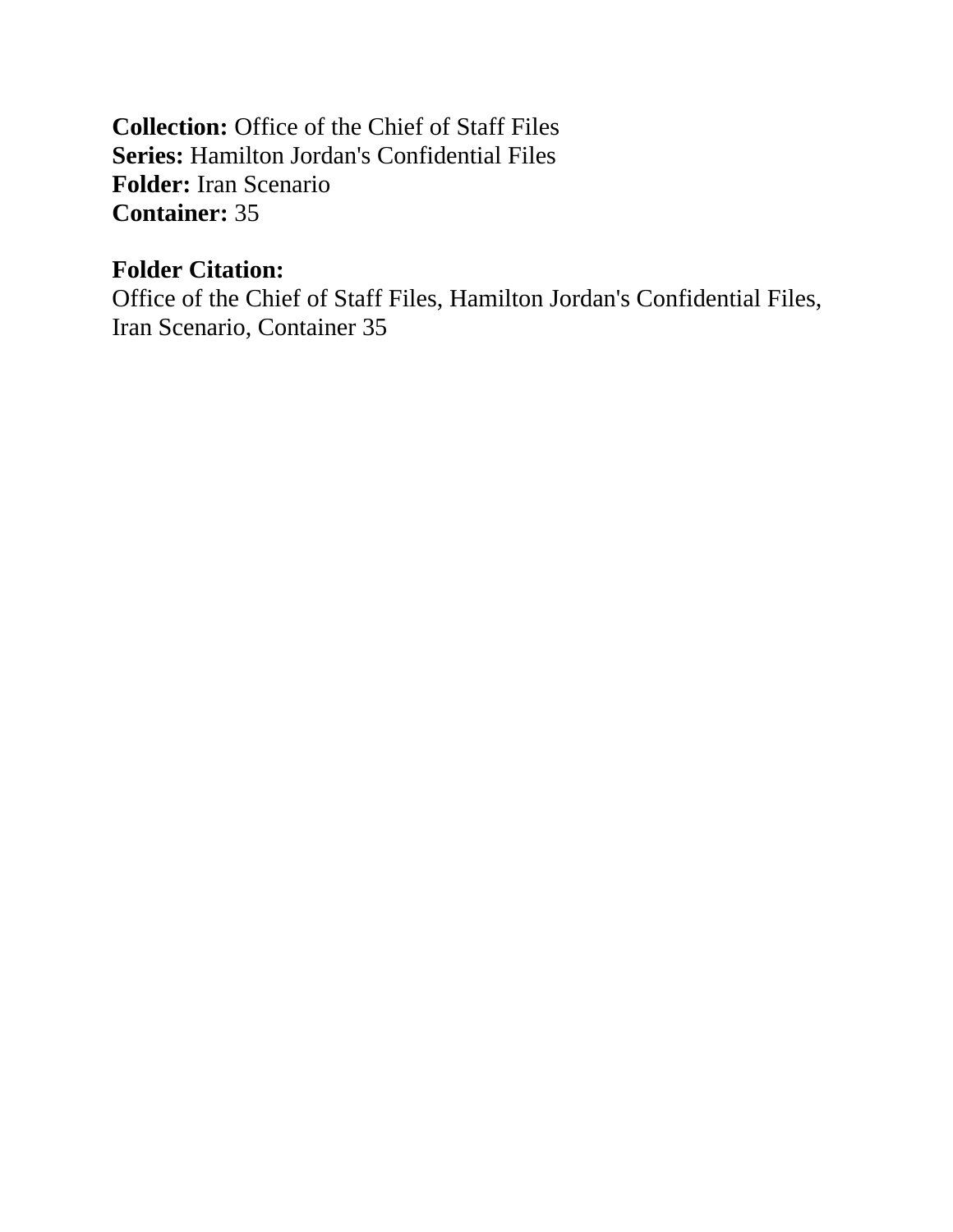# NATIONAL ARCHIVES AND RECORDS SERVICE

# WITHDRAWAL SHEET (PRESIDENTIAL LIBRARIES)

| FORM OF<br><b>DOCUMENT</b> | <b>CORRESPONDENTS OR TITLE</b>                                                                      | DATE         | <b>RESTRICTION</b> |
|----------------------------|-----------------------------------------------------------------------------------------------------|--------------|--------------------|
| "draft-<br>draft.          | openite 1/19/02<br>rossible scenario (5 pp.) 3 copies<br>OPENEO 1/19/93<br>Revised scenario (8 pp.) | $\mathbf{r}$ |                    |
| draft                      | <u>RENFO</u> 11/15/53<br>final scenario (1 p.)                                                      | n.d.         |                    |
| draft                      | Contingency Press Cuidance 2 copies<br>3D7 95<br>$\mathcal{D}$                                      | 3/1/80       | A                  |
| memo.                      | Phil Wise to MJ (4 pp.)<br>327/45<br>$80 - 1$                                                       | 3/1/80       | A                  |
| draft                      | ⊰<br>$\mathcal{D}_{\Omega}$<br>Press Suidance (4 pp.)                                               | n.d.         | $\blacktriangle$   |
| draft                      | 16 G <br>OPENED<br>Updated scenario (1 p.)                                                          | ہ ہ          |                    |
| cable                      | to White Mouse                                                                                      | 5/6/80       | A                  |
|                            |                                                                                                     |              |                    |
|                            |                                                                                                     |              |                    |
|                            |                                                                                                     |              |                    |
|                            |                                                                                                     |              |                    |
|                            |                                                                                                     |              |                    |
|                            |                                                                                                     |              |                    |
|                            |                                                                                                     |              |                    |
|                            |                                                                                                     |              |                    |
|                            |                                                                                                     |              |                    |
|                            |                                                                                                     |              |                    |
|                            |                                                                                                     |              |                    |
|                            |                                                                                                     |              |                    |
|                            |                                                                                                     |              |                    |
|                            |                                                                                                     |              |                    |
| <b>FILE LOCATION</b>       |                                                                                                     |              |                    |

Chief of Staff (Jordan)/Confidential File/<del>Box 6 of 8 (org.)</del>/ Iran --Scenario

#### **RESTRICTION CODES**

(A) Closed by Executive Order 12065 governing access to national security information.

(B) Closed by statute or by the agency which originated the document.<br>(C) Closed in accordance with restrictions contained in the document.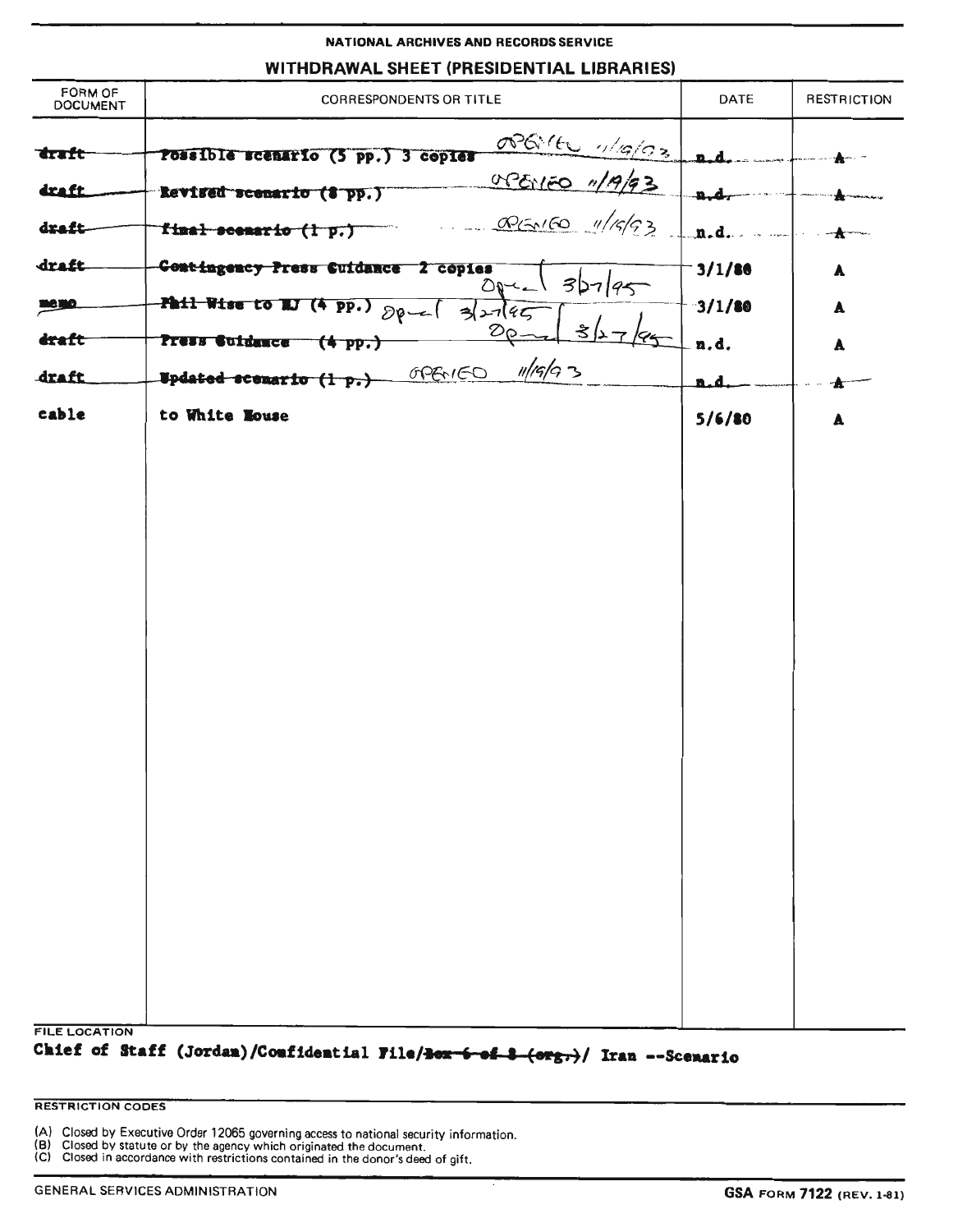#### A POSSIBLE SCENARIO

Two important steps have already been taken:

- 1) Foreign Minister Ghotbzadeh has responded to the Jordan/Saunders trip to London by authorizing Messrs. Villalon and Bourguet to travel to Washington carrying tangible evidence of Iran's serious intentions and good will to discuss practical stages to end the crisis.
- 2) The United States has conveyed through private channels to the President-elect, Mr. *Bani* Sadr, and to the Foreign Minister, Mr. Ghotbzadeh, a message confirming to them the importance which the United States attaches to our conversations.

# I. Principles and Procedures

The United States and Iran agree:

- 1) to accept the principle of the establishment of a scenario, the first stages of which would be defined precisely, and the subsequent stages . iVl *c:Jef-~,;(* would be defined, as events evolve;<br>,
- 2) to manage this scenario with the help of persons  $\mu$ agreed to by both sides;
- 3) to proceed, within the framework of this scenario, by stages each involving reciprocal actions to be defined in advance;

-<del>SECRET</del>/SENSITIVE

DEClASS!FfED . E.O. 1235S, Sec. 3.4<br>PER=12003 NS Letter RE mp -AtLL-92-160  $BY - 2Y - NARS$ , DATE  $\llbracket \cdot \rrbracket_{A=1}$ 

-.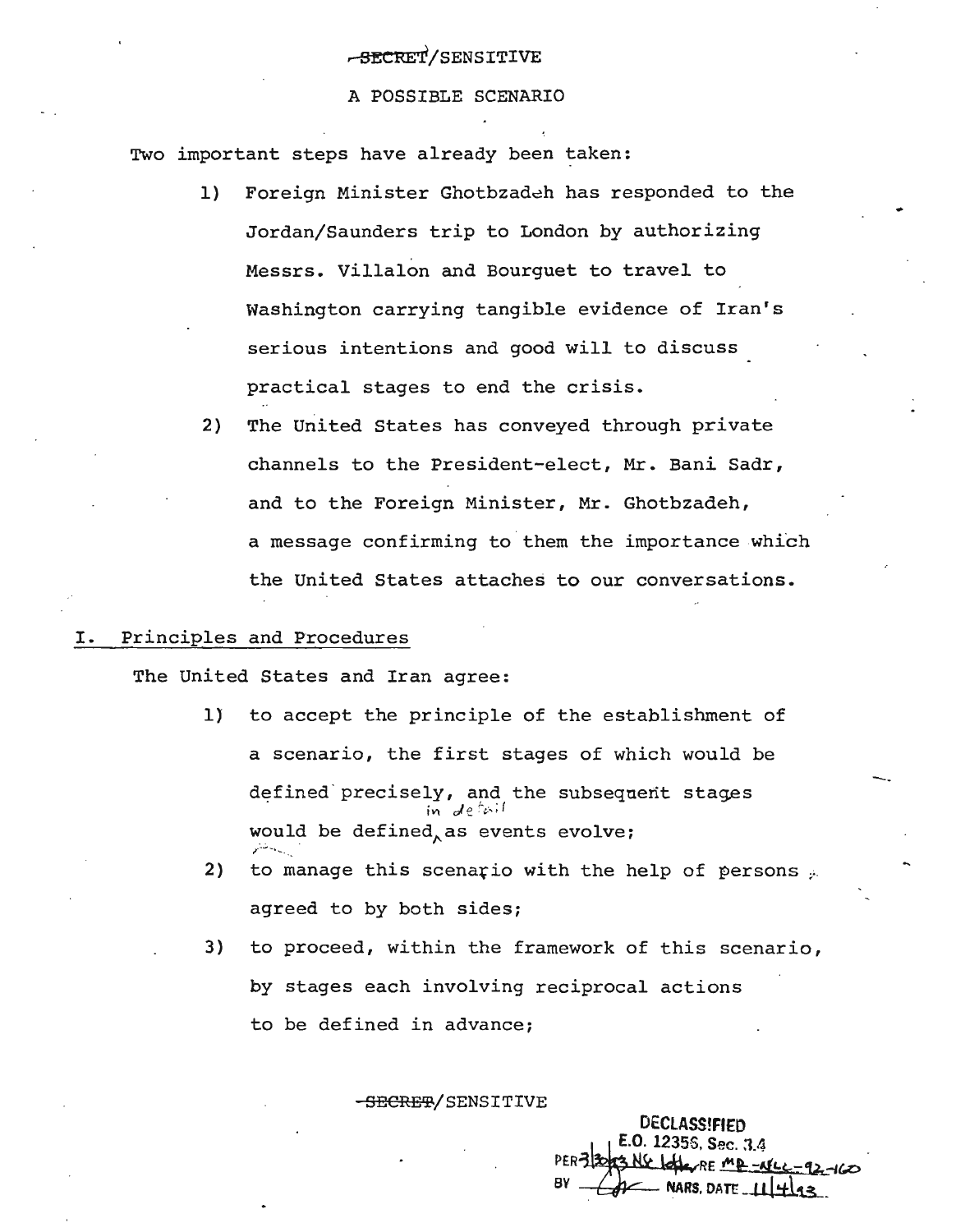# EXPRESS ASSESSMENT ASSESSMENT ASSESSMENT ASSESSMENT ASSESSMENT RANGE AND RELATIONS

4) that these agreed points are intended to allow the earliest possible resolution of the present crisis by peaceful means.

II. Establishment of a Commission of Inquiry

1) Request by Iran that the Secretary-General of the United Nations establish a Commission of Inquiry "to hear Iran's grievances and to allow an early solution to the crisis between Iran and the United States." This request will state Iran's desire to have the Commission speak to each of the hostages.

2) Removal by the United States of its objections to the establishment of this Commission.

- . 3) Mr. Waldheim's role:
	- a) appointment of a chairman and members of this Commission;
	- b) preparation of the terms of reference, which will state that the Commission will not be a tribunal but rather a fact-finding mission, and establishment of deadlines for the Commission's work;
	- c) official announcement by Mr. Waldheim of the Commission's establishment and simultaneous publication by him of the Iranian request.

4) Public statement by the United States recalling that the Commission is going on a fact-finding mission to Tehran, to hear Iranian grievances, to meet with each of the hostages, and to report to the Secretary-General. The United States would

-SECRET/SENSITIVE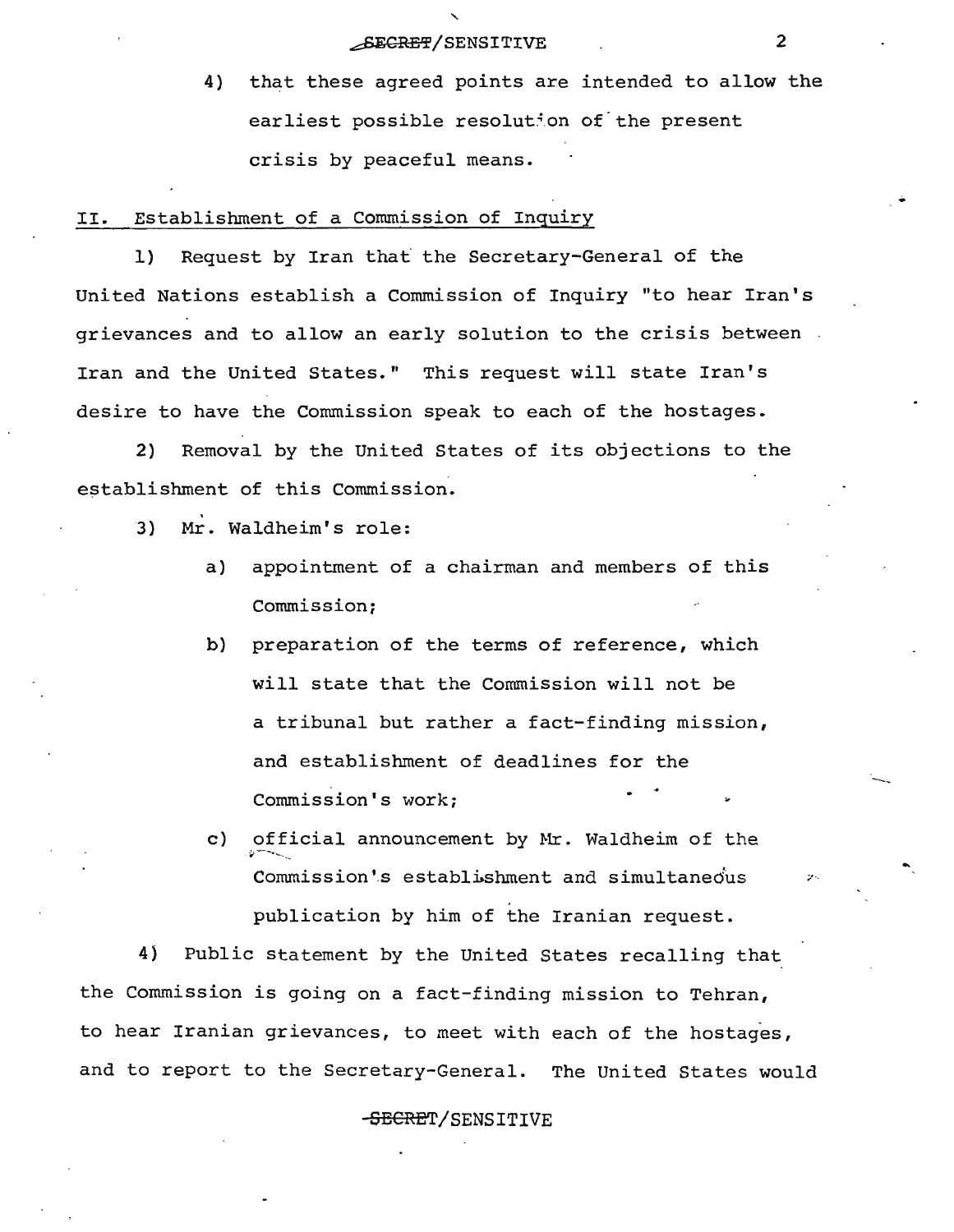# \*SECRET/SENSITIVE 3

object publicly to having the Commission subject the hostages to interrogations in connection with its inquiry during any of its meetings with them. The United states would recall that it is important for it to ascertain the condition of each of the

hostages.  $B-5$ 

5} The Imam would present the establishment of the Commission of Inquiry as a success, would interpret the visit to the hostages as being one of the elements in the investigation into Iranian grievances, and would state his desire to see the Commission conclude its work rapidly.

(would ask government administrations to place their documents at the disposal of the Commission)

#### III. Work of the Commission

1) The Commission will not leave New York for Tehran until the announcement provided for in paragraph III 5) above has been made.

2) The Commission will hold its meetings in private and will receive evidence and documents to.be submitted to it by Iranian authorities.

3) The Commission will visit the embassy as soon as possible to meet with the hostages.

4) As soon as the Commission has concluded its work and drafted its report, it:

> . a) will announce that it is ready to return to New York to submit its report to the Secretary-General;

#### -SECRET/SENSITIVE

----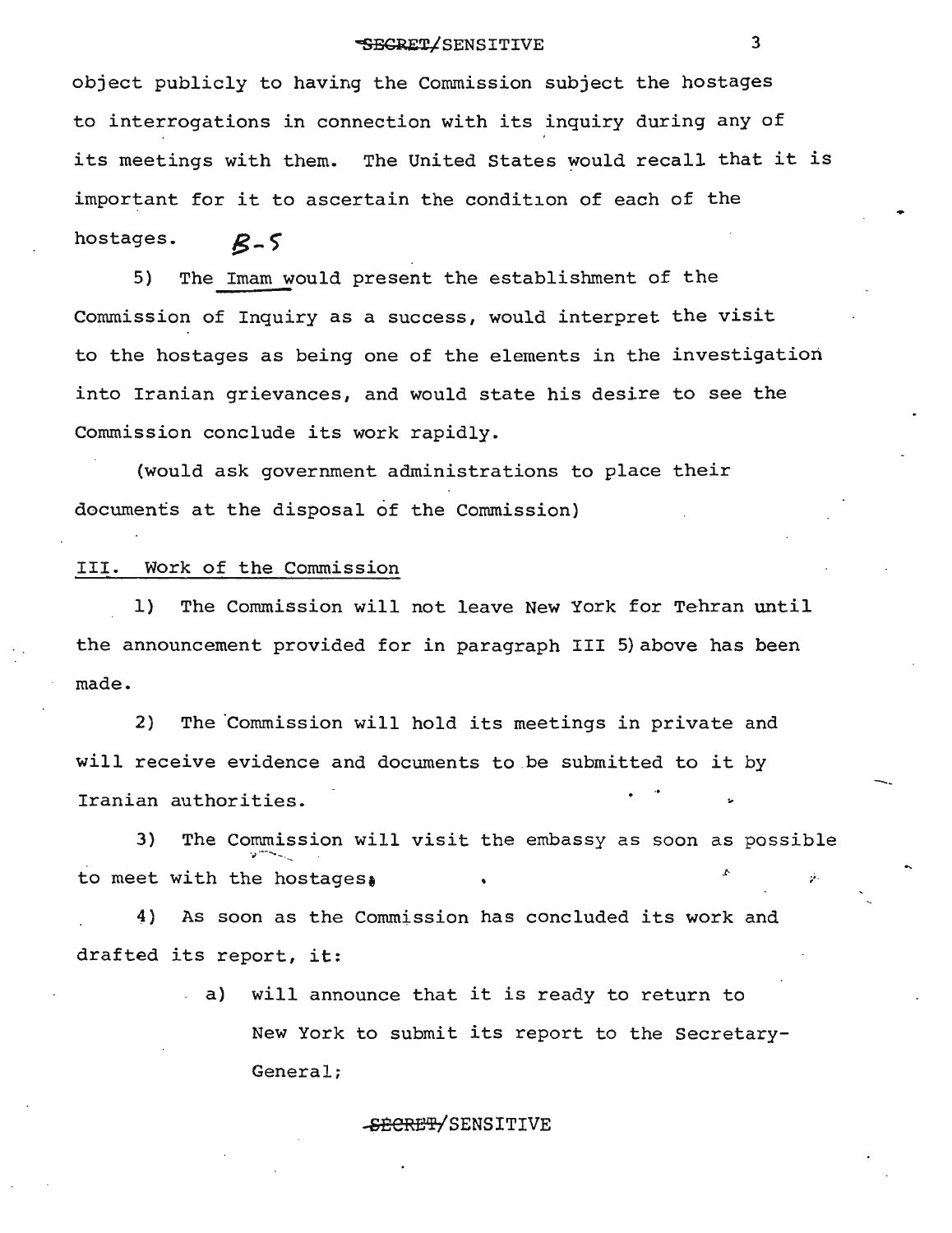b) will present to the Revolutionary Council (or to the new Government if it has come into being) the part of this report which concerns the conditions of confinement of the hostages; and if these conditions appear inadmissible, the Commission' will state that its full report will not be submitted to the Secretary-General until the conditions of confinement have been changed and the hostages transferred elsewhere.

#### IV. Final Stages

1) The Revolutionary Council (or the Government) will submit to the Imam the section of the report referred to in part III 4) b) above.

2) The Imam, having taken cognizance of this report, will make a public statement on the hostages' actual conditions of confinement thus revealed to him and will order the transfer of the hostages to a hospital under the 'shared custody of the Iranian authority and the Commission.

3) The report of the Commission will be submitted to the Secretary-General on the occasion of the religious holidays .~~.:.::..... . celebrating the 1500th anniversary of the Hegira in Iran (planned for February 11).

4) The freeing of the hostages will take place on the same occasion.

#### **SECRET/SENSITIVE**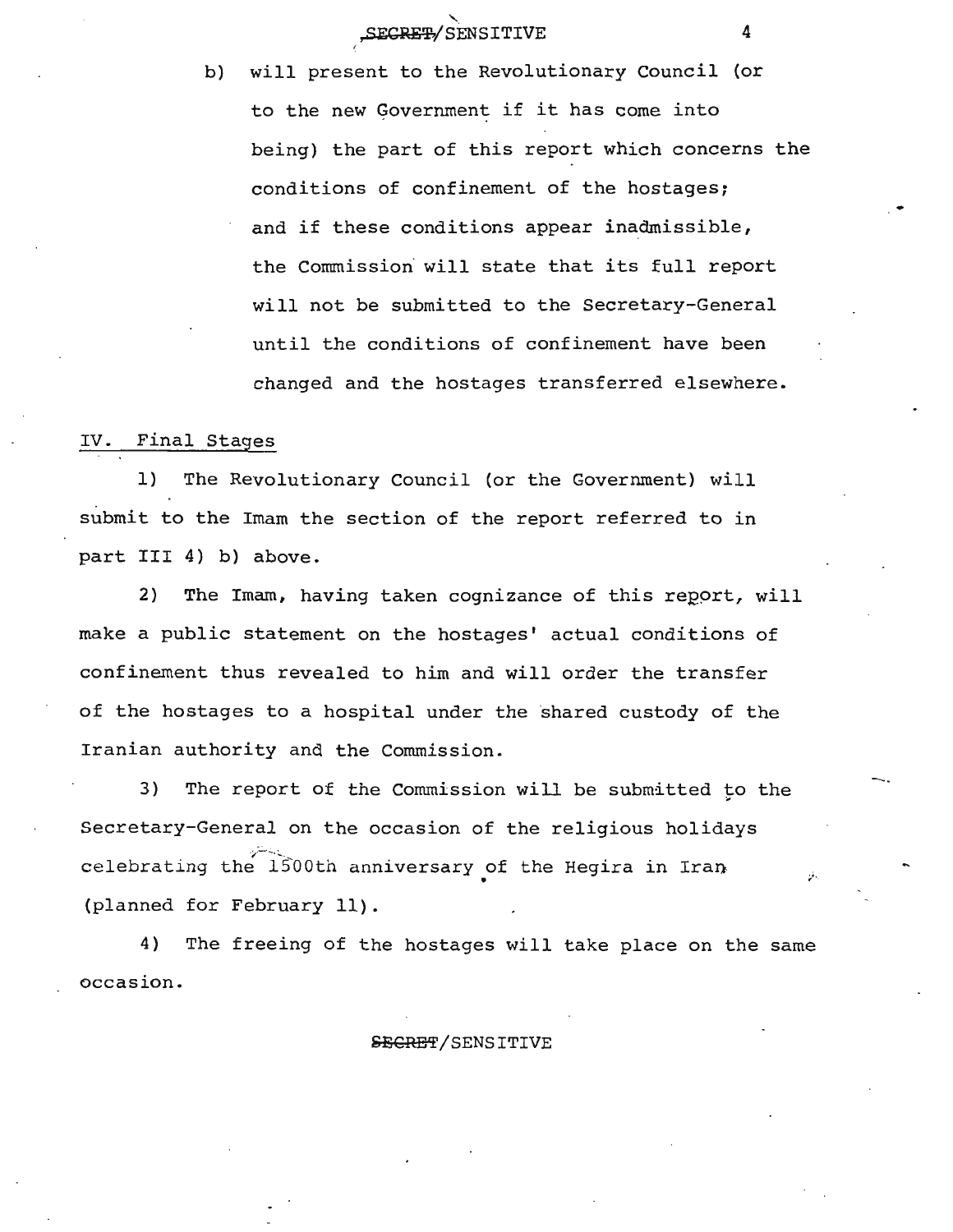# -SECRET/SENSITIVE 5

5) The other elements in dispute between Iran and the United States will be studied and discussed by a joint commission formed by the two governments.

• . .1-

OPR/LS-I:SvanReigersberg *j ~*  $1/30/80$   $x28916$   $20/30$   $x28916$ 

 $\overline{\phantom{a}}$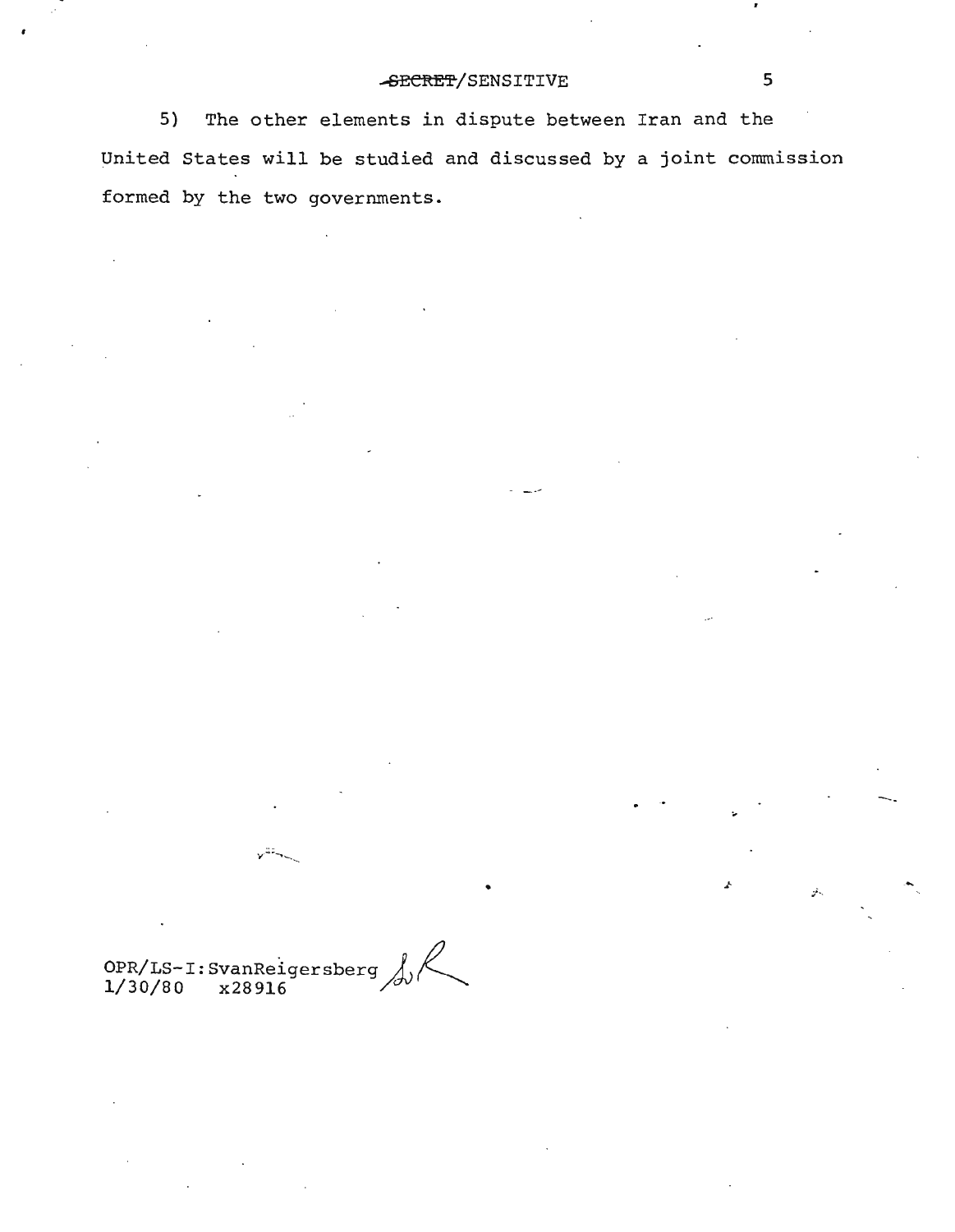# Revised Scenario

- I. Principles and Procedures (no change from earlier draft) The United States and Iran agree:
	- 1. to accept the principle of the establishment of a scenario, the first stages of which would be defined precisely, and the subsequent stages would be defined in detail as events evolve;
	- 2. to manage this scenario with the help of persons aqreed to bv both sides:

DECU\S51FiED E.O. 12356, Sec. 3.4<br>PER 3<sup>2</sup>22 MY. Hy RE **PAR -NLC-42-16**  $BY \longrightarrow X$  NARS, DATE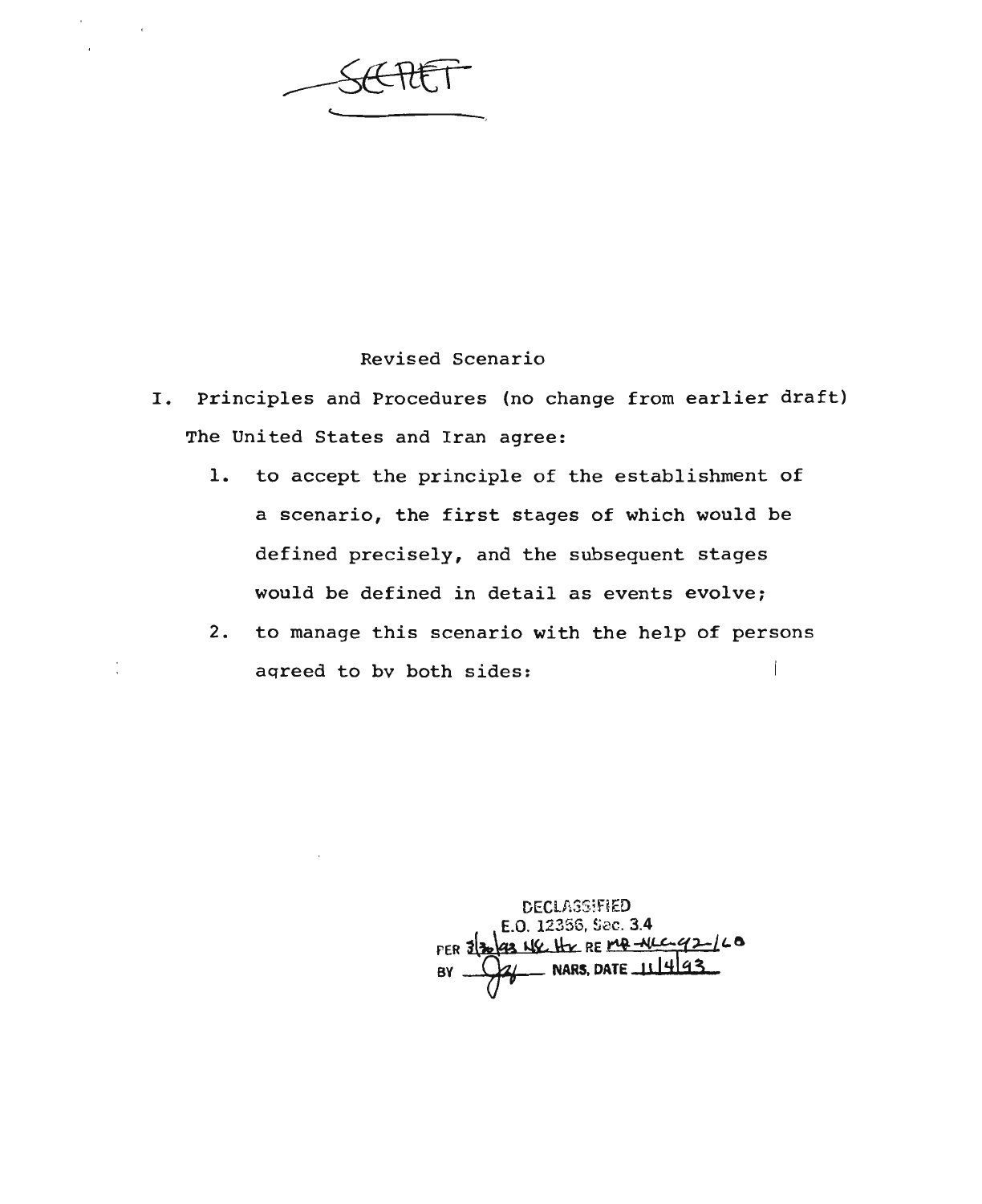- 3. to proceed, within the framework of this scenario, by stages each involving reciprocal actions to be defined in advance;
- 4. that these points are intended to allow the earliest possible resolution of the present crisis by peaceful means.
- II. Establishment of a Commission of Inquiry (changes show detailed sequence of events--all times below are New York time)
	- 1. It is agreed in the approval of this scenario that the Secretary-General of the United Nations should establish a Commission of Inquiry "to hear Iran's grievances and to allow an early solution of the crisis between Iran and the U.S." and that Iran desires to have the Commission speak to each of the hostages.
	- 2. Monday night: Secretary-General Waldheim sends a message to Ghotbzadeh confirming his readiness to send to Iran within a week the Commission of 5-7 members which he discussed in Tehran early in January "to hear Iran's grievances and to allow an early solution of the crisis between Iran and the U.S."
	- 3. Tuesday: Ghotbzadeh would respond by agreeing that the Commission should come to Tehran within a week and stating Iran's desire to have the  $|$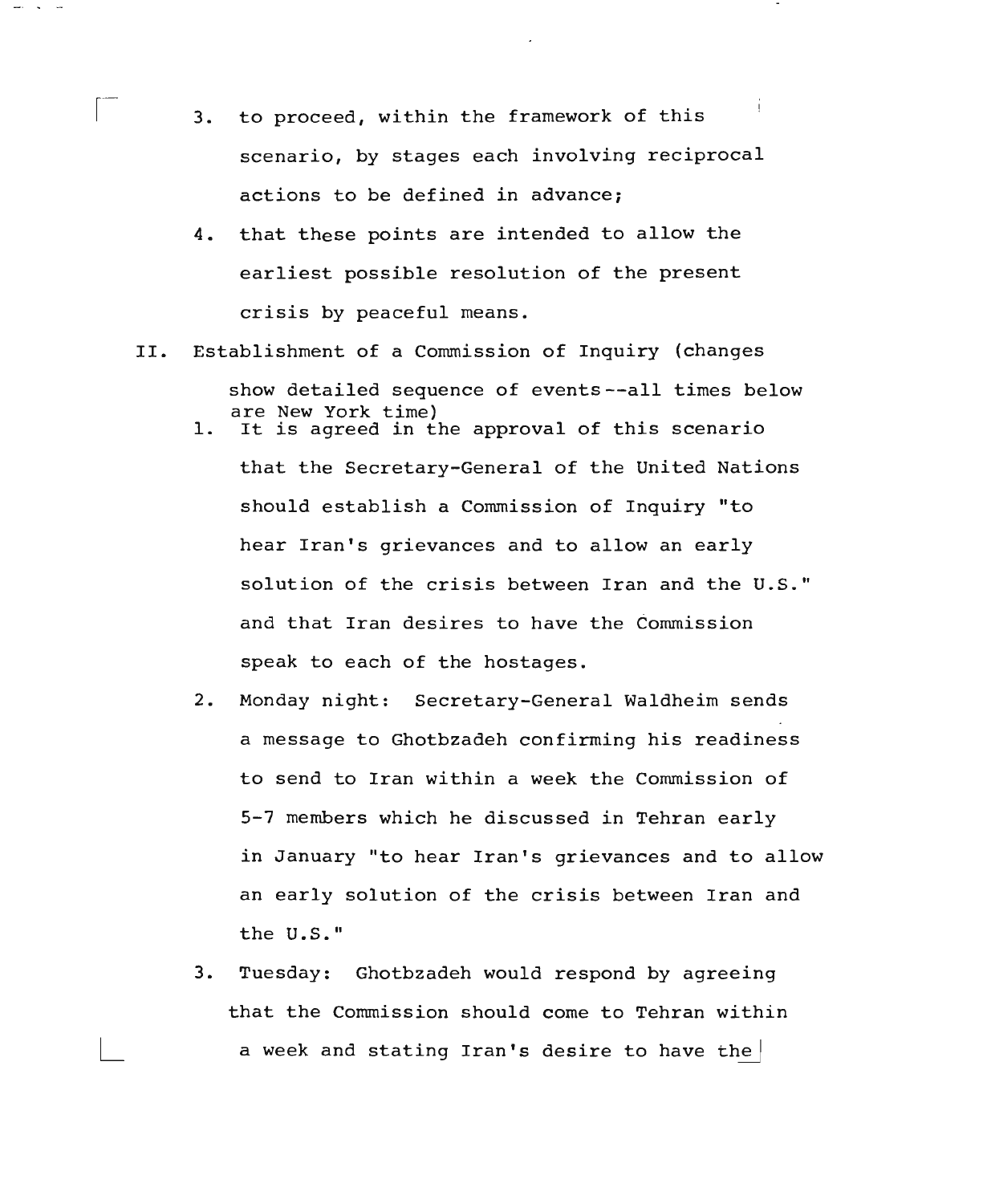Commission speak to each of the hostages.

- 4. Tuesday night: The U.S. would remove its objections to the establishment of this Commission by a direct private communication to the Secretary-General. In that communication, the U.S. would state importance that Commission look into the grievances of both sides and work for early release of the hostages. At this time, the U.S. would take the following position publicly: The U.S. will discuss with the Secretary-General the concept of a Commission. The U.S. will reserve its comments until it knows what the terms of reference of the Commission will be. The U.S. has stated its position many times before and need not repeat it. While we have opposed the formation of a Commission under we past conditions,/would support/any/steps by the UN that might lead to the release of the hostages while protecting essential international principles.
- 5. Tuesday night: Secretary-General Waldheim sends a second message to Ghotbzadeh which would (a) state briefly the purpose of the Commission as a fact-finding mission (not a tribunal) to help end the crisis and (b) recommend the membership of 5-7 for the Commission. In proposing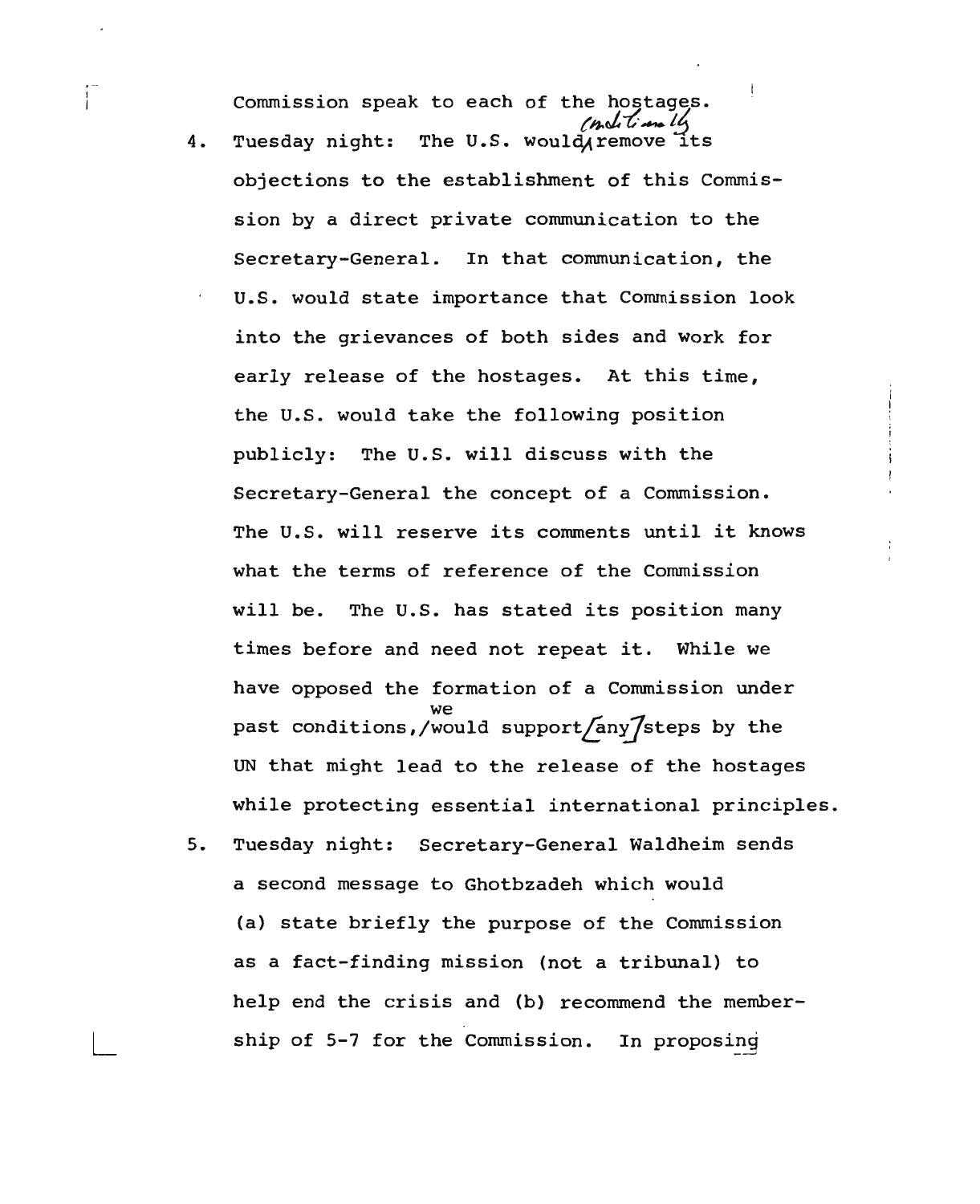the membership, the Secretary-General would <sup>i</sup> proposé Aquillan as Chairman plus 4-6 members, including (1) M'Bow (UNESCO Director),  $(29)$ (3) Petitti Mormer head of Paris Bar Association Bedjaoui) (Algerian PermRep at UN), and Association of Catholic Jurists), (4) Martin Ennals (Amnesty International Secretary-General), (5) Abu Sayeed Chowdhury (former President of Bangladesh),  $(6\sqrt{\frac{2}{d}}\cdot\frac{1}{d})$  Bangladesh),  $(6\sqrt{\frac{2}{d}}\cdot\frac{1}{d})$ Assad of Syria) or Sabah el Rikabi (Head of Union of Syrian Bar Associations). If any of the proposed members is not acceptable to Iran, Iran could suggest that one or two be dropped.

6. Between Tuesday and Friday: Either Bani-Sadr  $TFLK(nlAM)$ himself would confirm by **when** to the Secretary-General or the Imam would issue a statement that he has authorized the Revolutionary Council to resolve the crisis. The Secretary-General would not proceed until he has received confirmation in one of these forms from Iran.

Friday at 1600 hours: The Secretary-General would announce establishment of the Commission and its purposes, including Iran's desire to have the Commission speak to each of the hostages. 8. After SYG Waldheim's announcement: The President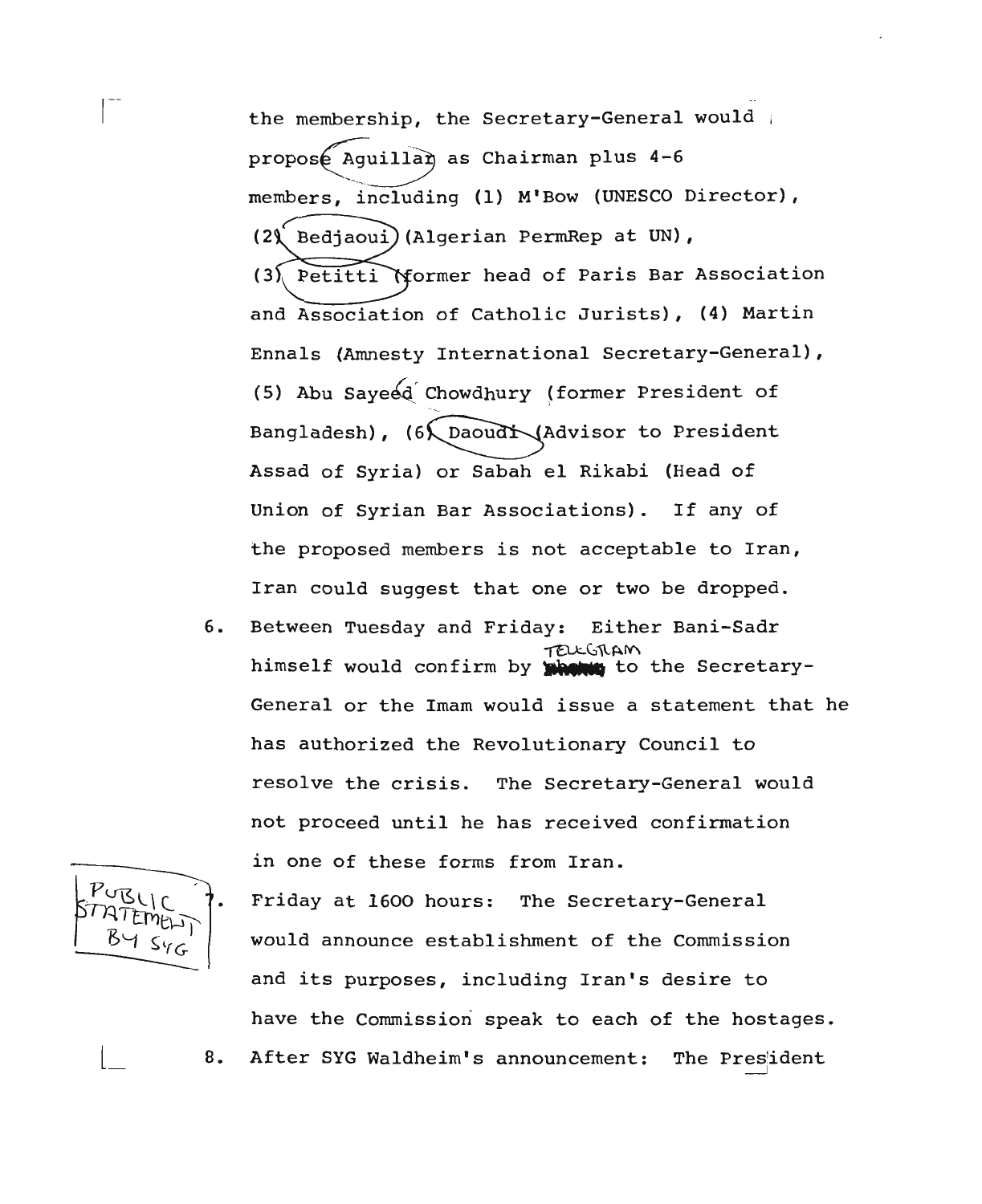of Iran would publicly present the establish $\dagger$ ment of the Commission of Inquiry as a success of Iranian diplomacy, would interpret the visit to the hostages as one of the elements in the investigation into Iranian grievances, and would state the desire of the Imam to see the Commission Iranian conclude its work rapidly. The/President would instruct government administrations to place their documents at the disposal of the Commission.

- 9. After the Iranian statement: The U.S. would state that the Commission is going on a fact-finding mission to Tehran, to hear the grievances of both sides, to meet with each of the hostages, and to report to the Secretary-General. The U.S. would object publicly to having the Commission subject the hostages to interrogation in connection with its inquiry during any of its meetings with them.
- III. Work of the Commission
	- 1. The Commission would not leave New York for Tehran until the U.S. announcement above has been made. It would aim to begin work in Tehran early next week.
	- 2. The Commission would hold its meetings in private and will receive evidence and documents

- purpose<br>- terms q<br>reforme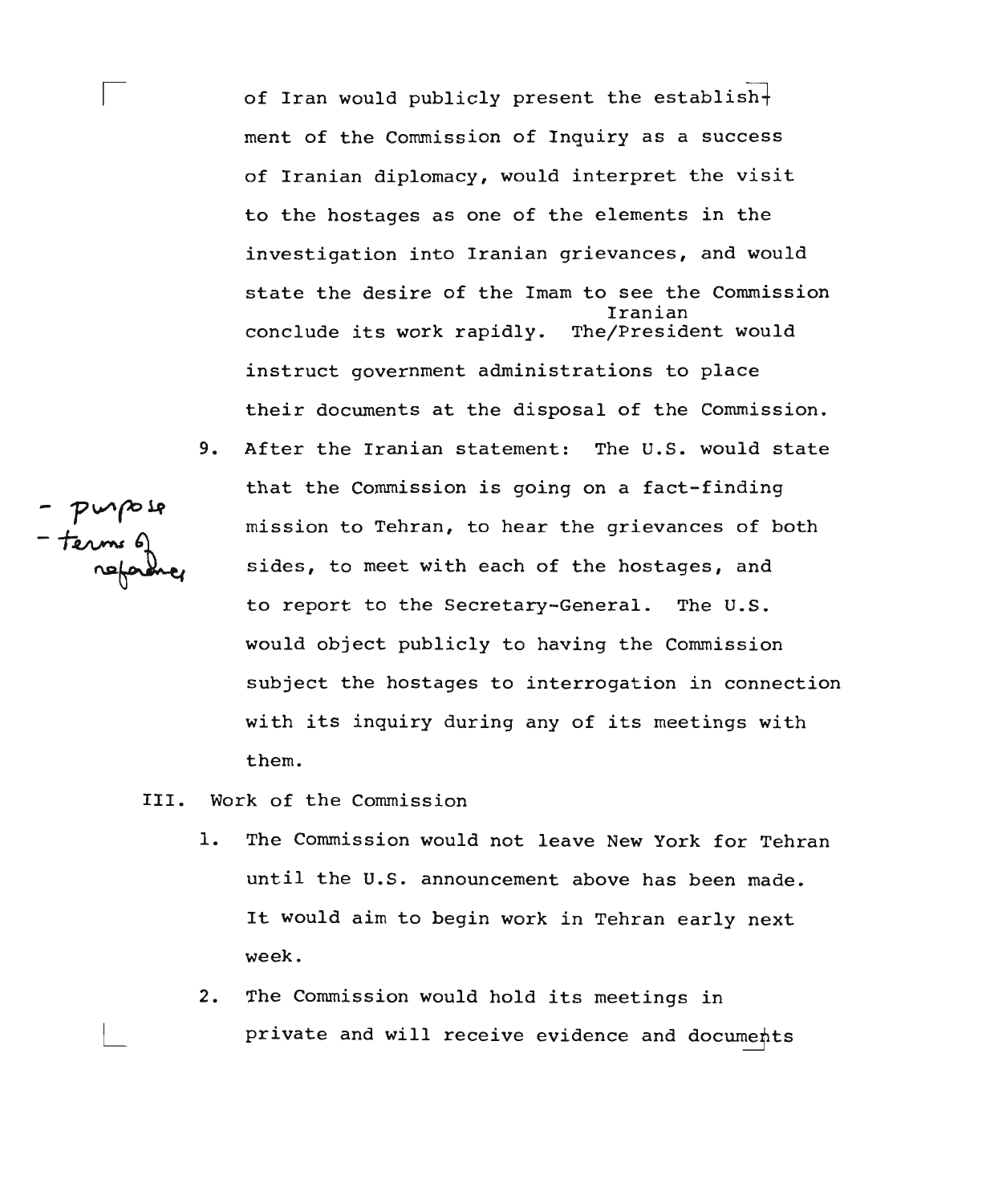to be submitted to it by Iranian authorities!

- . 3. The Commission would visit the embassy as soon as possible to meet with the hostages.
- 4. As soon as the Commission has concluded its work and drafted its report, it: (a) would tell the Revolutionary Council that the credibility of its report would be seriously limited unless the hostages are released immediately or at least moved from the compound to a hospital; (b) would inform the Revolutionary Council that it is ready to return to New York to submit its report to the Secretary-General.

#### IV. Final Stages:

 $\overline{1}$ 

- 1. Transfer of the hostages to the protection of the Government of Iran either in a hospital or in the Embassy compound after the "students" have left the premises. (Day Number 1.)
- 2. Return of the Commission to New York. (Day 1 + 1)
- 3. Submission to the Secretary-General of the Commission's report which will contain findings and recommendations. Publication of the report as a UN document. The report would express inter alia the following principle as a recommendation to all governments: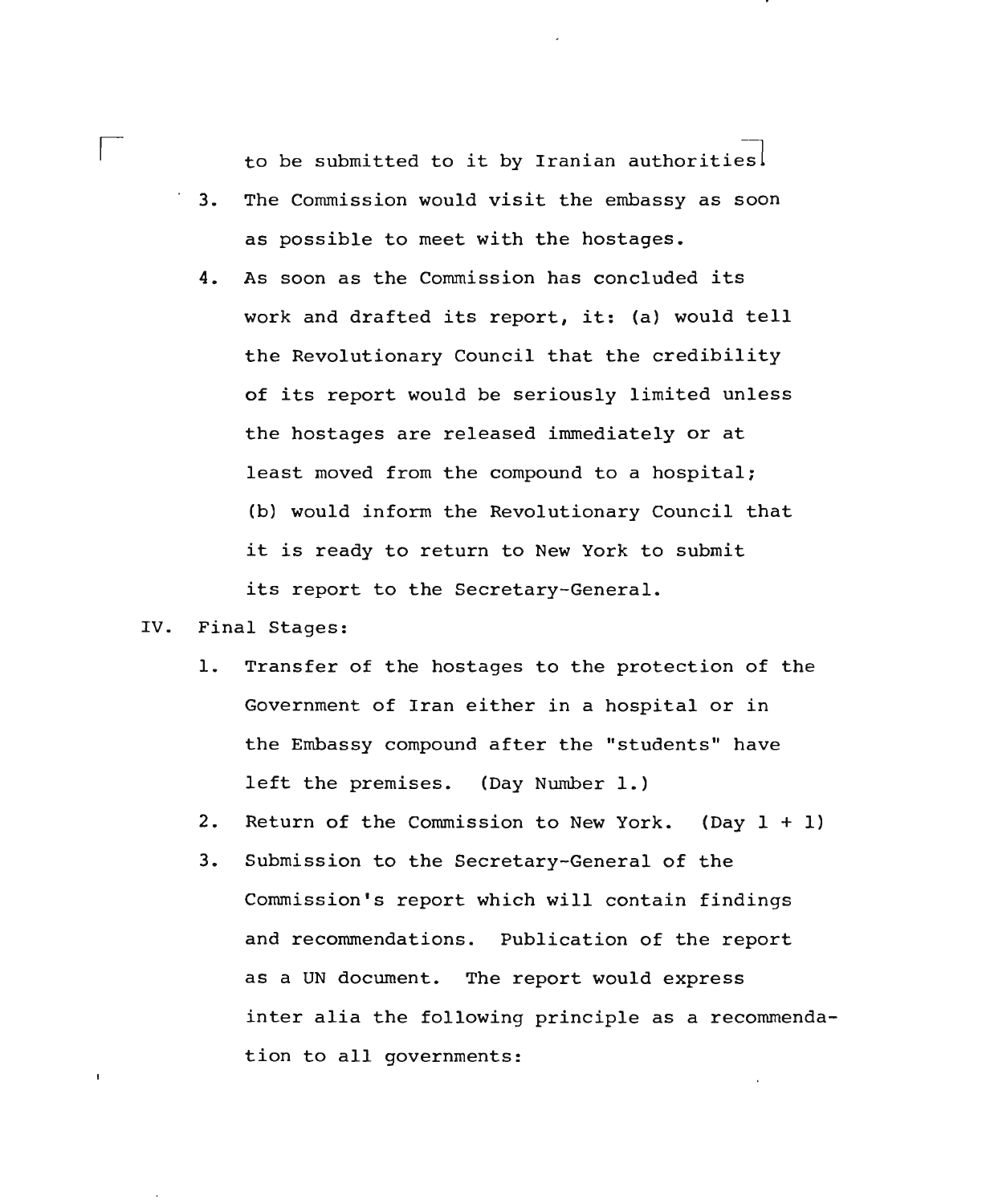-- Governments should respect and facilitate their within the framework of/internal laws the right of Iran:

(a) to file suits against the Shah, his family or associates on the basis of the grave presumption of any serious crimes set forth in the report;

(b) to file suits to recover assets which in the report are presumed to have been illegally taken from Iran by the Shah, his family or associates.

 $(Day 1 + 2)$ 

- 4. Release of the hostages and their departure from Iran.  $(Day 1 + 3)$
- One hour after their departure, 5. *the 15* Rease statements by President Bani-Sadr and President Carter both previously agreed by Iran and the U.S. and before the Commission left Iran, deposited privately with the SYG. UILL RE PUBLICIU RELEASED (a) The Iranian statement will admit the moral wrong of holding hostages, express regret, promise to respect international law and affirm to a desire/establish normal relations based on mutual respect, and equality and international law. (b) The U.S. statement will: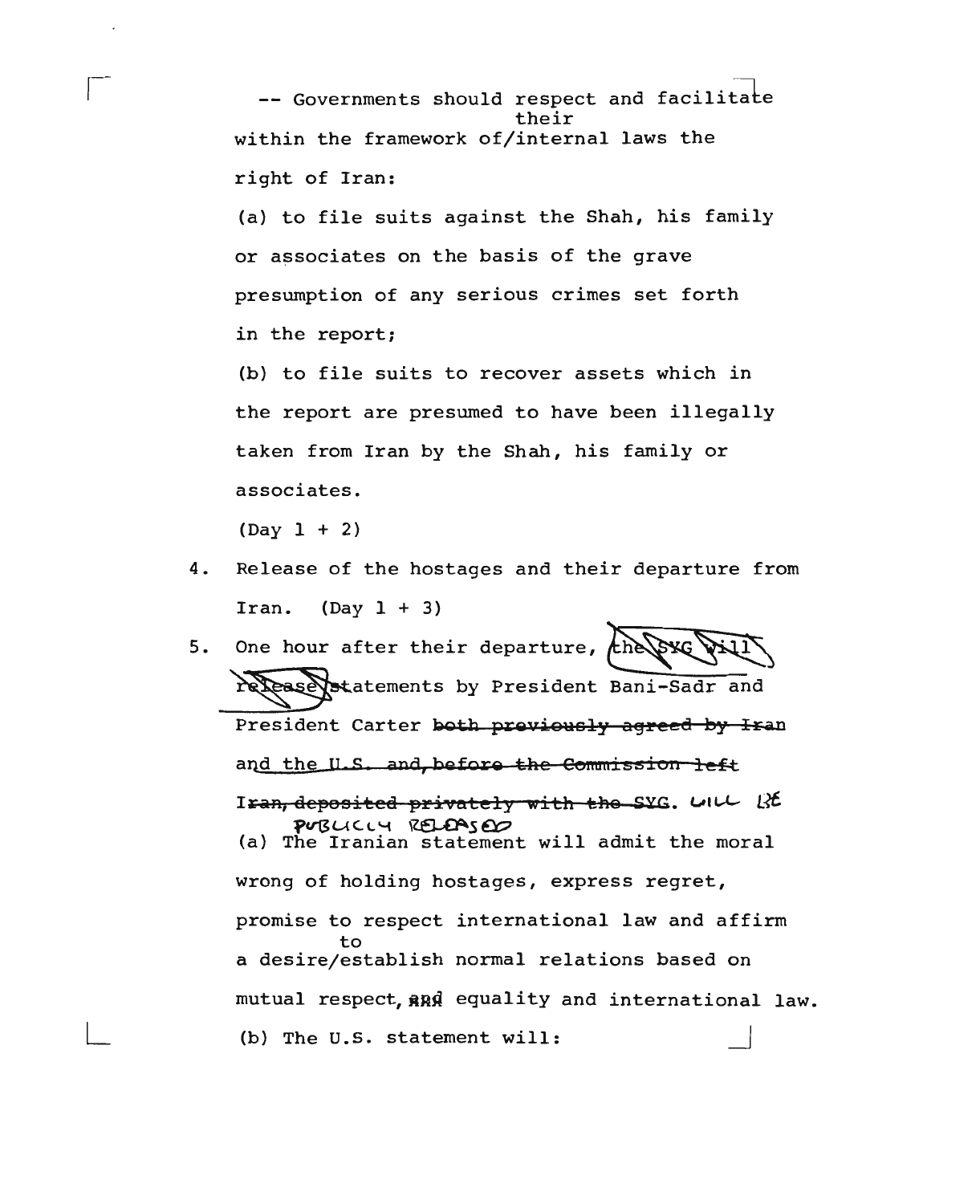(1) Accept the principle stated in 3 above; (2) Express understanding and regret for the grievances of the Iranian people, including the widespread perception of u.s. intervention in Iran's internal affairs;

(3) Affirm the right of the Iranian people to make decisions governing their political future and the policy of the U.S. to respect that right;

(4) Affirm a desire for normal relations based on mutual respect, equality and the principles of international law.

6. Establishment of a Joint Commission to resolve all unresolved bilateral problems. (On a date to be determined by Iran and the U.S. within one month after Day 1.)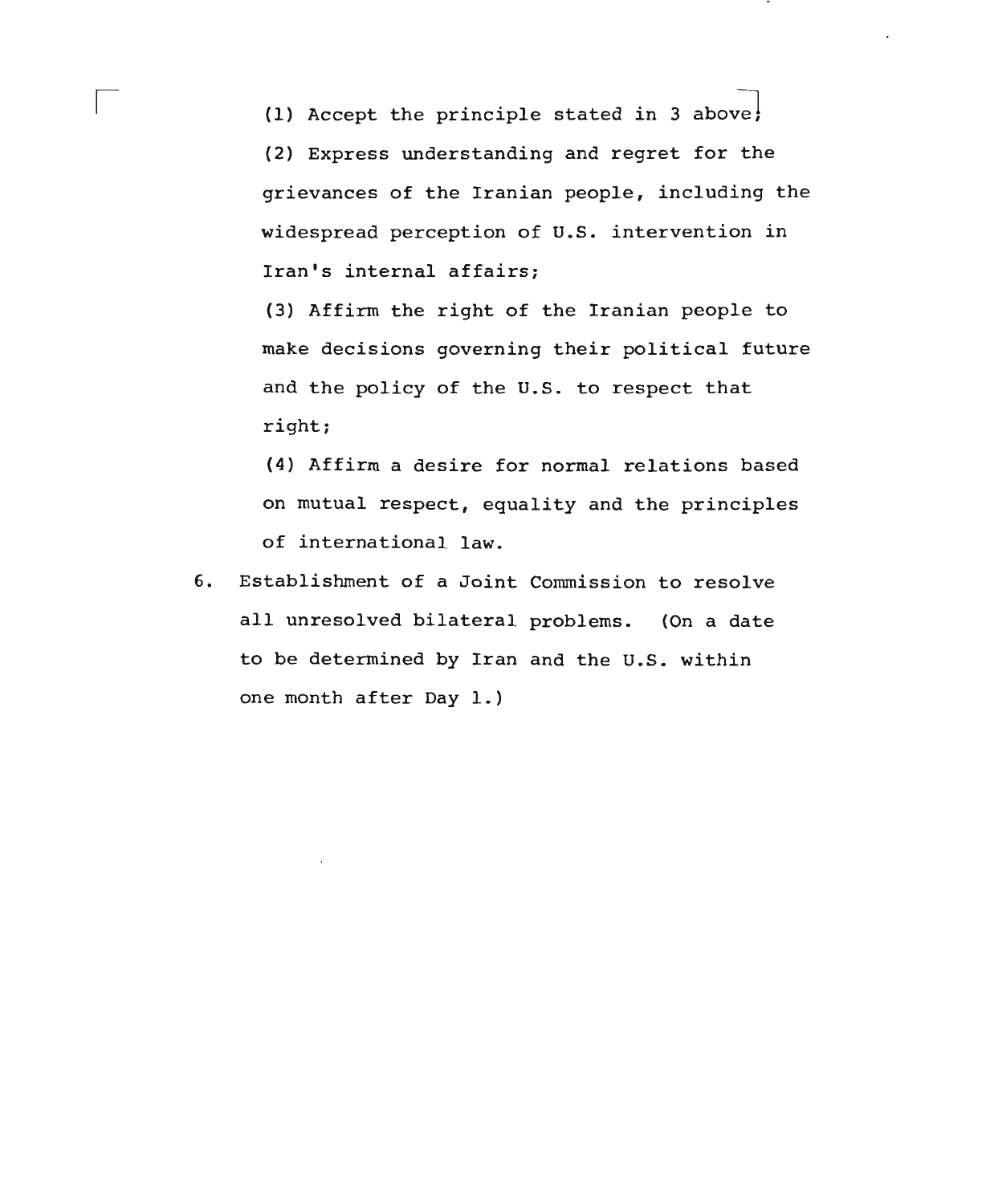#### SE<del>CRET</del>/SENSITIVE

#### PRESS GUIDANCE

Steps Toward Release of the Hostages

Present situation: Iranians State Decision to Form a Commission

Iran; Revolutionary Council has decided that a commission ~ on inquiry should be formed to hear just west of both sides/  $\frac{1}{\sqrt{2}}$  also to the glue into hostogen.

 $\iota$  $\frac{1}{\sqrt{2}}$ .

*)'111'*

- The scenario is not triggered until Iran sends NOTE: pre-arranged request to SYG Waldheim. The SYG therefore has control over launching the scenario.
- U.S.: -- No Iranian decision has been communicated to us nor, as far as we know, to the UN.
	- -- If a proposal is made, we will state our position.
- U.N.: Provides no substantive response until a formal<br>Iranian request along agreed lines is received.

 $f$ uhly several days in te*tween*.

Step II - 1 and 2: Iranian Request that a Commission be formed.

Iran Requests SYG Waldheim establish a Commission of Inquiry "to hear Iran's grievances and to allow an early solution to the crisis between Iran and the United States" and states Iran's desire to have the Commission speak to each of the hostages / a to hear grainances of both sides.

Alternatively: "... to investigate the grievances of both sides."

NOTE: This would trigger the scenario.

- $U.S.:$  -- The U.S. will discuss the Iranian request with the Secretary General. We will reserve our comments until we know what the terms of reference of the Commission will be.
	- -- You have heard our position many times before. I need not repeat it.
	- -- We support any steps by the UN that might lead to the release of the hostages while protecting essential international principles.

-SECRET/SENSITIVE

DECLASSIFIED ,O. 12346, Sec. 34 24 Nic Here Me - 11 - - 94 - 94  $4$  KARS, DATE  $31645$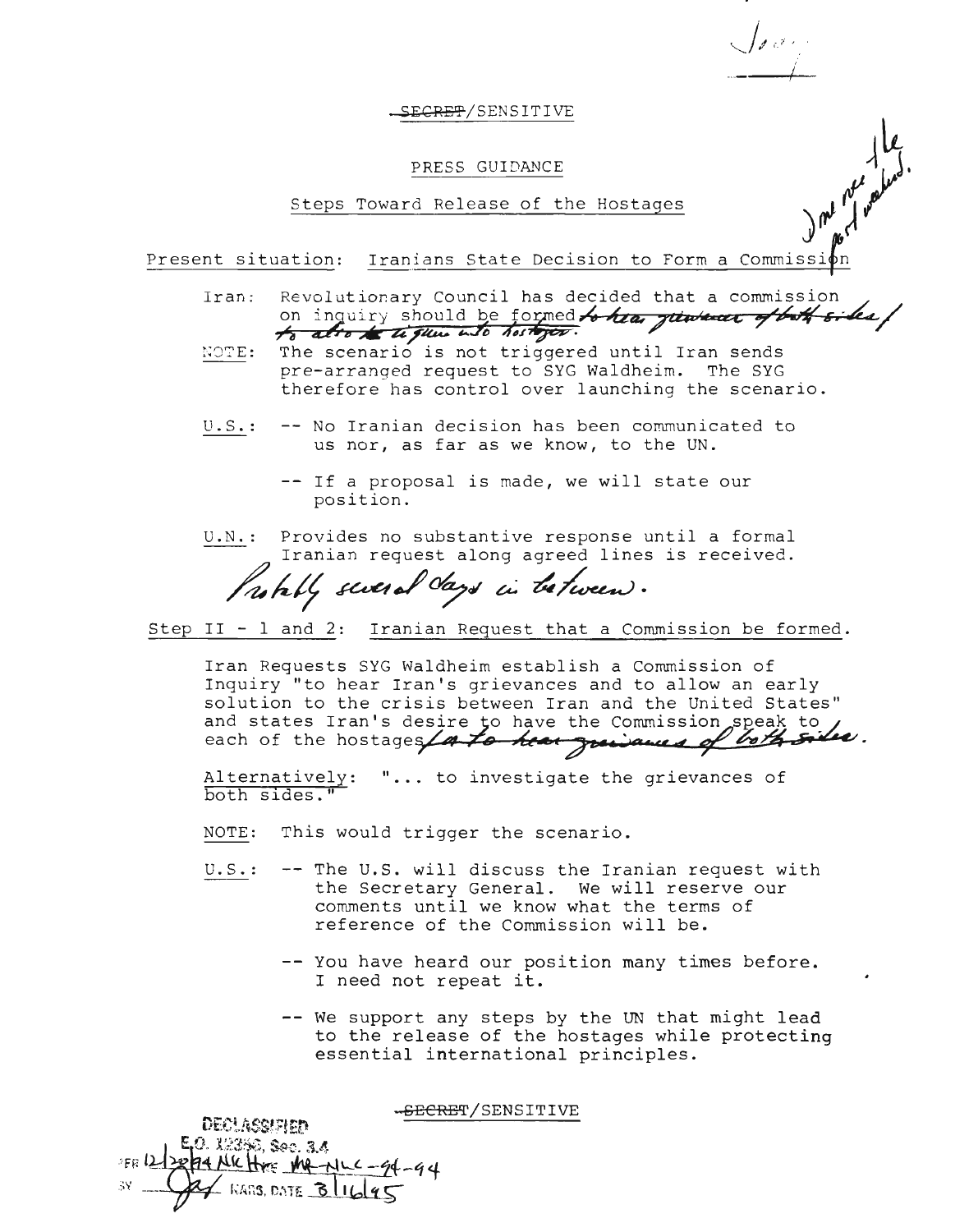Step II - 3: SYG Waldhe $\frac{\mathscr{L}}{m}$  Announ $\mathscr{L}$ es Commission secret/sensitive // // // // // // May war P<sup>2-1</sup>6 clear with chimn. before  $\mu$  outlies ally.

UN : SYG Waldheim -- using good offices authority, recalling his talks in Tehran, and citing the Iranian request -- would announce formation of the Commission to hear (Iran's) grievances (of both sides) and to allow an early solution to the crisis between Iran and the U.S. (We will press strongly that the Commission be described as a "fact-finding" commission in all  $\{W\}$  statements.)

- Iran: The Commission will come to investigate the cr imes of the Shah's regime. (will see the hostages as part of its investigation into Iran's grievances.) Commission should conclude its work rapidly.
- U.S.: Will have to answer why it has changed its position that the hostages should be released simultaneous with appointment of a Commission.
	- -- This is a fact-finding mission, not a tribunal with any judicial role. Its mission is to investigate the concerns of both sides in Tehran, including our concern that the hostages continue to be held and that they are held in inhumane conditions.
	- -- The United States is not on trial in this process and our diplomats are not on trial.
	- -- The U.S. continues to oppose any interrogation of people being held hostage and believes the world will reject the findings of any inquiry based on the statements of people held under duress.
	- -- When asked why we had not been willing to agree to this arrangement in the past, we would say there was no one in Iran with authority with whom we could deal.

May want the chaiman of the commission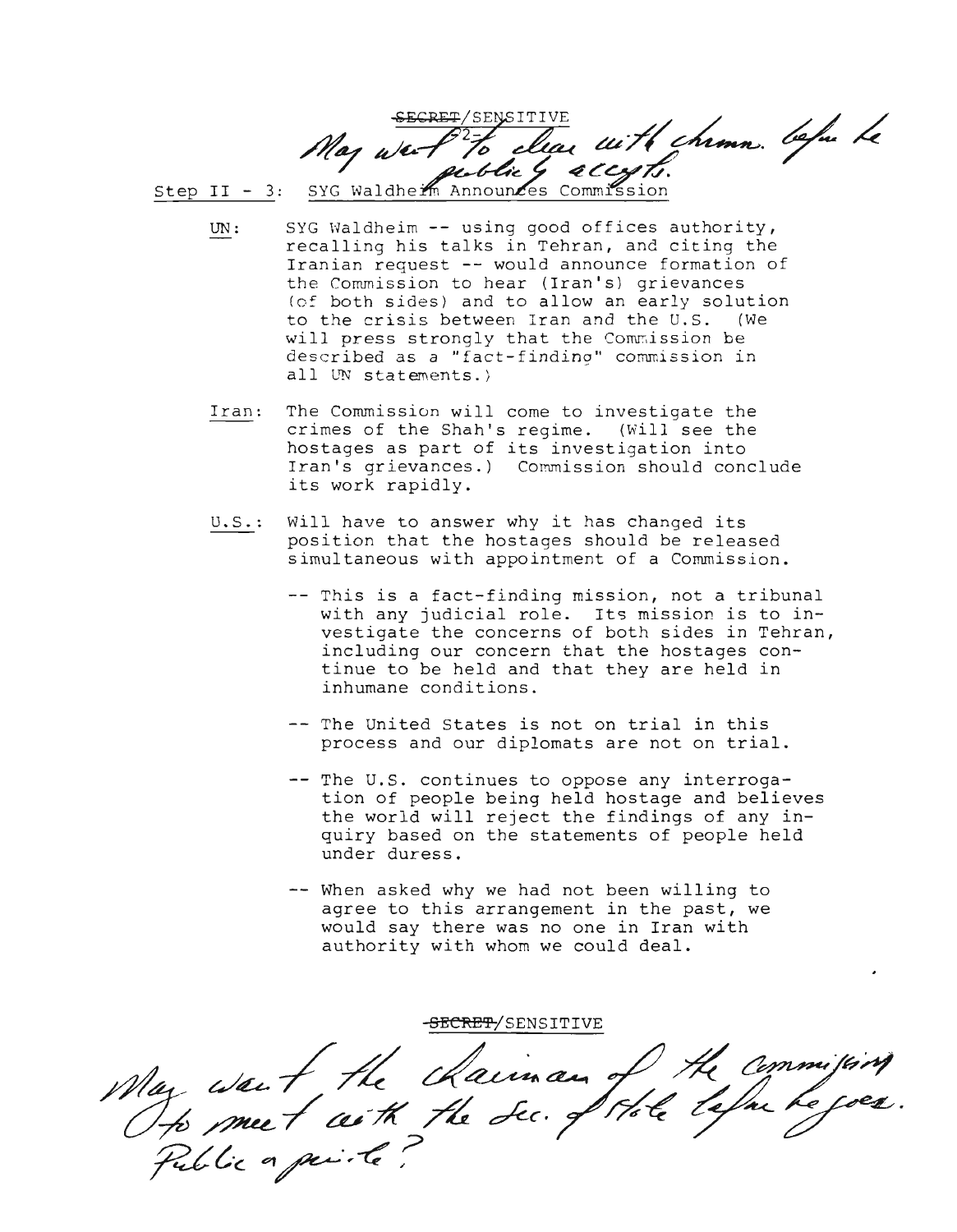SECRET/SENSITIV -3-



*j1*

*JJ5l1)t*

1) what is that if the second with the second with the second with the second with the second with the second w<br>In the paper with the second with the second with the second with the second with the second with the second w

*f ~*

 $\int_{\mathcal{A}} \omega^{||\mathcal{B}||} \omega^{d}$ 

*~*

There is a high probability that there will be television coverage in Iran of Commission interviews with victims of the Shah's regime, etc. We will have to answer the question why this airing of Iranian grievances is permitted when the hostages have not been released.

- We would reiterate that the purpose of the Commission is to look into the concerns of both sides.
- -- The Iranians should recognize that the world will pay little attention to their claims as long as the hostages are held.
- -- The public spectacle in Iran is nothing more than what Iran has been staging over the past three months for the world's press and every international visitor, including the Secretary General.
- (We would probably have to de-emphasize our interest in having the Commission see the hostages because delicate negotiations might be required in Tehran to get the Commission into the Embassy compound.)

# Step III - 3: Commission Meets the Hostages

- Iran: The Commission is investigating the activities of the Embassy.
- u.S.: The Commission, in accordance with its mandate, is investigating the condition of the hostages. An inquiry into their duties or alleged spy<br>charges would be a violation of the Commission's<br>mandate. They have to me let have to must start that mandate. They have to m. W. pave to m

Step IV: The Hostages are Transferred to a Hospital Under the Custody of the Iranian Government and the Commission and the Commission Departs for New York

- U.S.: We will have to answer the question why the hostages have not been allowed to return to the united States.
	- ~~ The safety and well-being of the hostages is assured by the Iranian government and the UN. We are confident that they will be released in the very near future.

SBGRET/SENSITIVE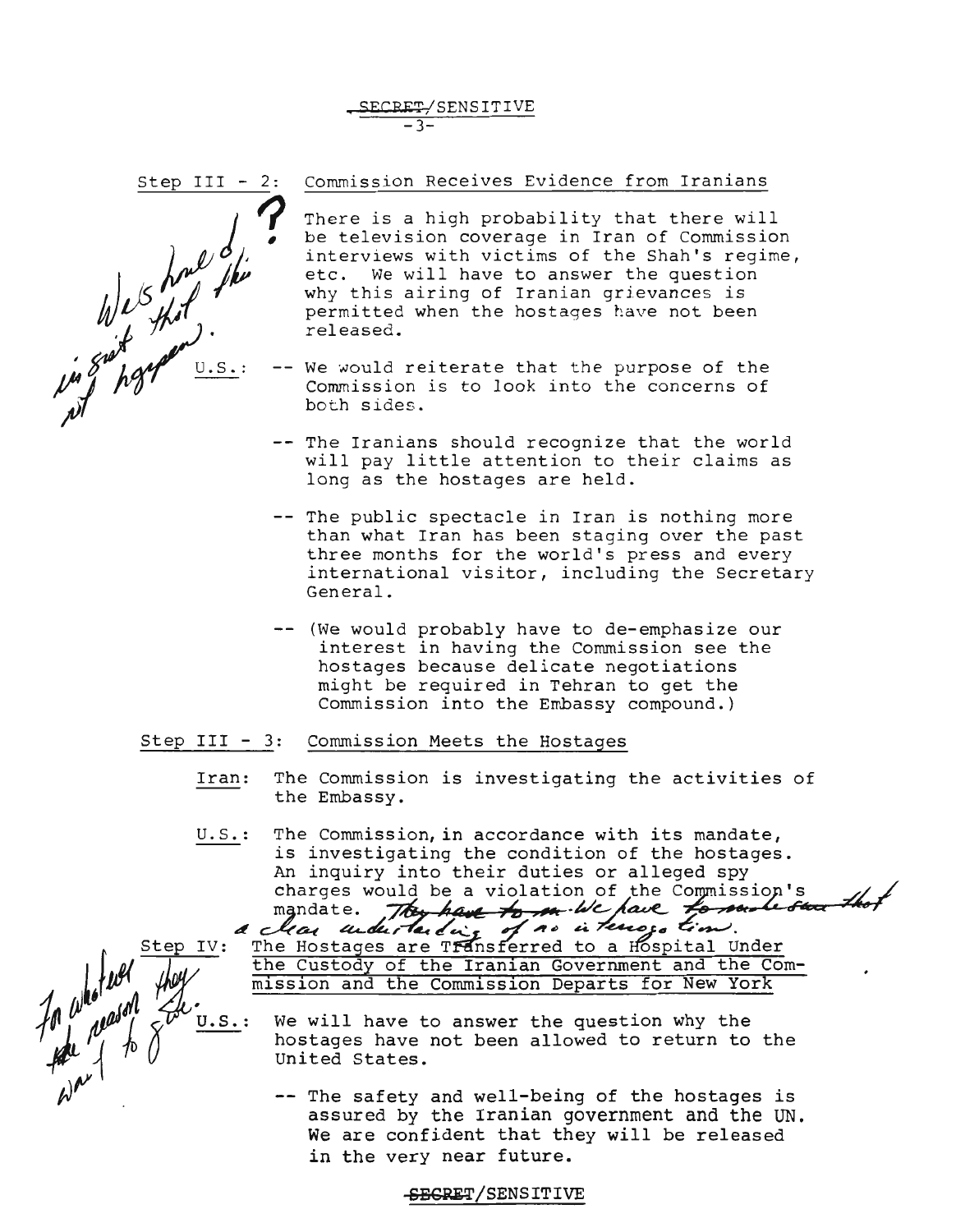#### SECRET/SENSITIVE **-4-**

# Step V: The Commission Makes Its Report to SYG Waldheim and the Hostages are Allowed to Leave

 $\sim$   $_{\star}$ 

- U.S.: We will face the questions of what kind of relation we want with Iran and whether we can confirm that the release scenario was a prearranged game plan.
	- -- U.S. and Iranian representatives will meet in an attempt to work out the many difficulties between us. It will be premature to describe the relationship that may develop.
	- -- We would withhold comment on how the release was arranged.

~ECRET/SENSITIVE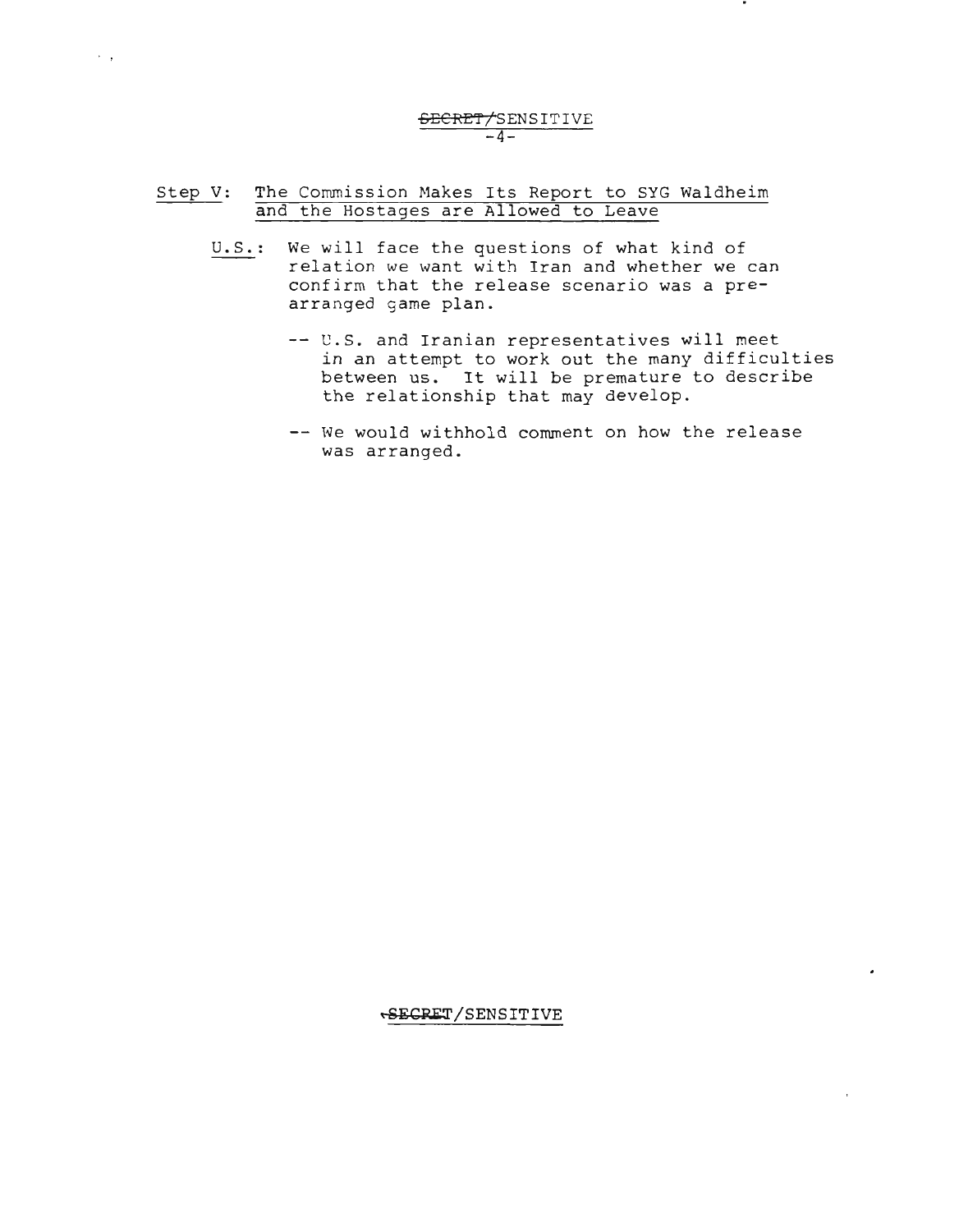्री

#### 11 February 1980

The Secretary-General sent a cable to Foreign Minister Ghotbzadeh confirming his readiness to send a commission of inquiry to Iran to hear Iran's grievances and to allow an early solution of the crisis between Iranaand the United States.

# 13 February 1980

Foreign Minister Ghotbzadeh sent a message to the Secretary-General confirming Iran's acceptance of the establishment of the commission and repeating the understanding of the two-fold mandate of the commission, He also confirmed Iran's desire to have the commission speak to each of the hostages.

The Seceetary~General, with reference to the above exchange 'of messages, confirmed his intention to establish the commission with the agreed mandate and also took note of Iran's desire.

#### 17 February 1980

The Secretary-General sent a message to President Banisadr in which he requested concurrence to a proposed text for a public announcement.

#### 18 February 1980

Mr. Shemirani confirmed that the announcement should not make reference to consultations with the Governments of Iran and the United States and added that, if there were any other changes, he would inform as soon as he received instructions from his Government.

Mr. Shemirani also informed the Secretary-General that the visit of the commission should be postponed for a few days.

#### 20 February 1980

The Secretary-General received a message from President Banisadr in which he said that the commission could proceed to Iran.

At 12.30 pm, the Secretary-General made the announcement, after deleting the reference to consultations with the Governments of Iran and the United States.

# 22 February 1980

Mr. Shemirani sent a letter informing that the commission could depart for Teheran any time on 23 February 1980.

#### 23 February 1980

The Secretary-General sent a message to President Banisadr in which he stated that the commission was proceeding to Teheran on the basis of the agreed mandate, including Iran's desire for it to speak to each of the hostages.

**CPILACGIORD** E.O. 12360, tak. 3.4 FER 3 2 12 12 HZ 2 E MR ALLC - 12 - 160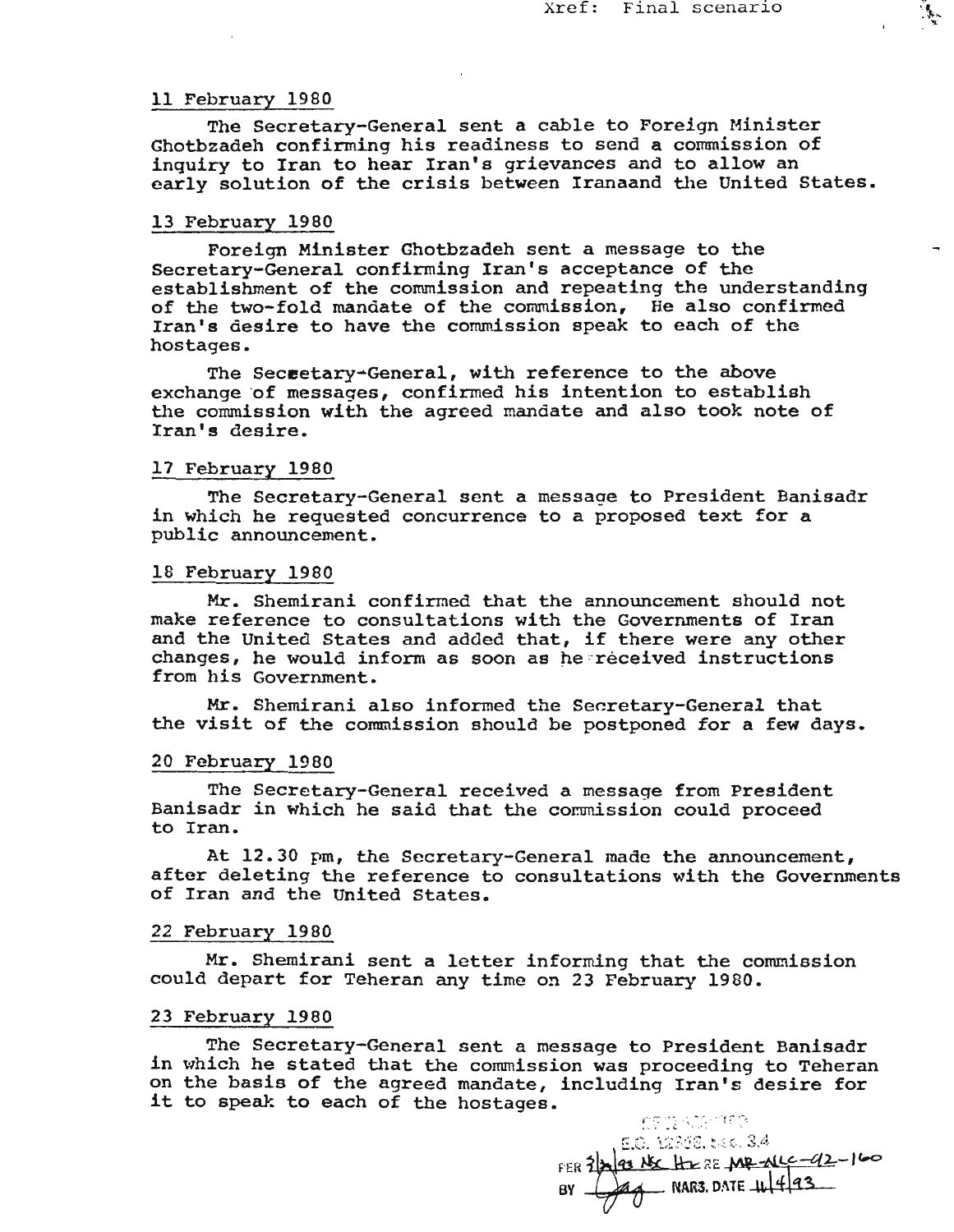#### CONTINGENCY PRESS GUIDANCE

It looks increasingly likely that within the next two to four days the Commission of Inquiry will actually visit the hostages on the compound. As the weekend proceeds, we need to be extremely careful about how we react publicly so as not to complicate Bani Sadr's efforts to make the visit happen. If it happens, a visit could occur in a variety of circumstances.

# 1. Initial Iranian Announcement

-- Iran: The Commission will visit the hostages (time and circumstances unspecified).

-- U.S.: We have seen the reports from Tehran. We have nothing on them. We'll have to wait and see.

#### 2. Prior Announcement--with a Twist

-- Iran: The visit is part of the Commission's inquiry into the crimes of the Shah; the Commission will receive documents from the students and interrogate the hostages.

-- U.S.: We have made plain our opposition to the interrogation of hostages. Such interrogation would not be consistent with principles of international law.

We welcome steps which can lead to a solution to the crisis, but we will withhold further

**SECRET** 

**DECLASSIFIED** E.O. 12356, Sec. 3.4 n:.R\~~~~L~~E N-..::;#..Lt -11- *Jf4-* NARS, DATE  $3||u|q$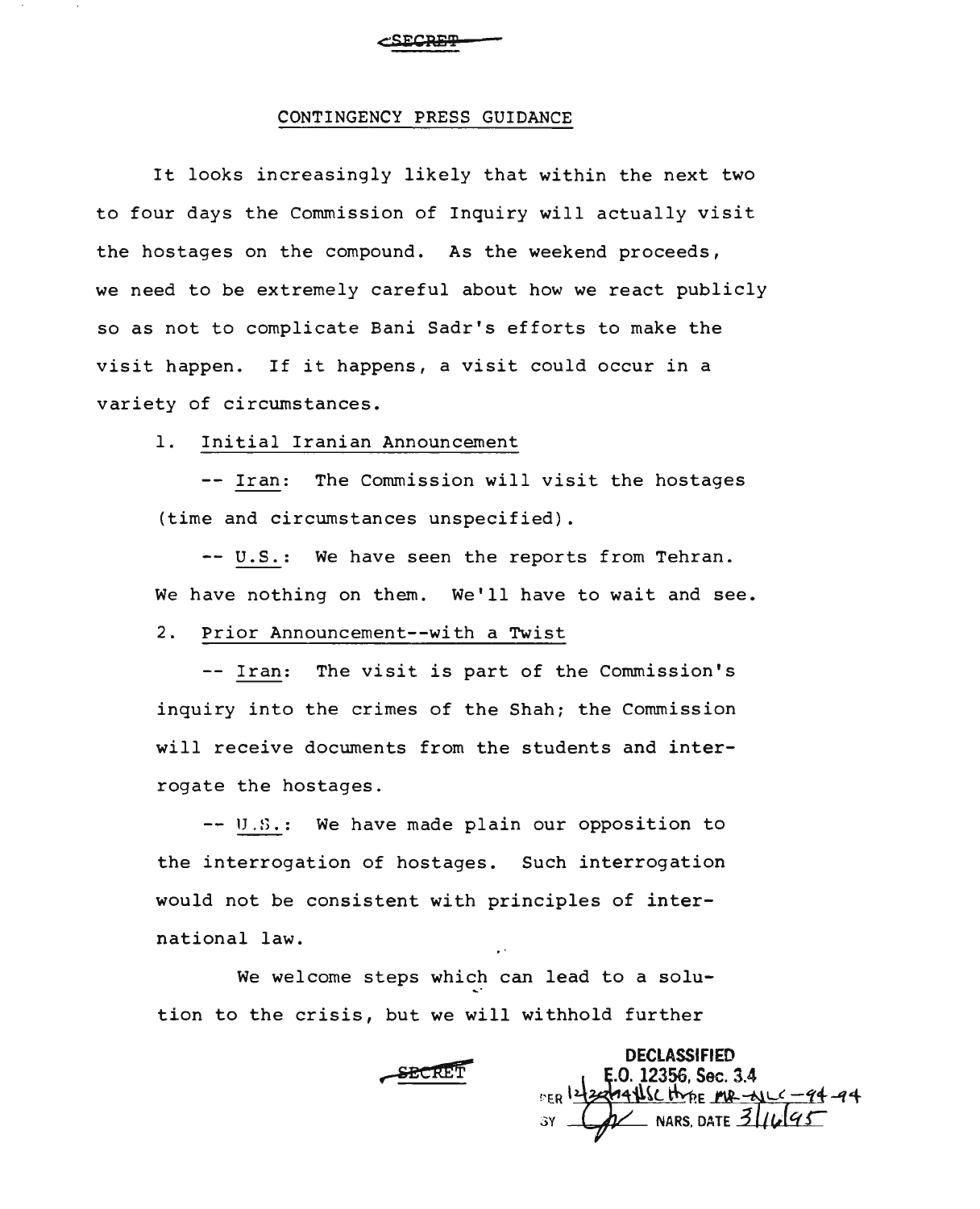#### , SECRET

comment until the proposed visit has actually

taken place.

# 3. A visit occurs on Saturday, only half the hostages are seen, and the second visit is promised for **Sunday**

-- U.S.: We are withholding comment. The Commission has not yet had a chance to see all of the hostages.

# 4. Visit to the hostages is completed but not all 50 are seen by the Commission

-- U.S.: The Commission went to Tehran after Iran expressed its desire that the Commission speak with each of the hostages. This is a serious breach of faith with the Commission. We hold the Iranian Government responsible for the well-being of all 50 hostages. There are serious implications in the failure of the Commission to see all 50 persons who were taken prisoner on November 4. It is imperative that the Commission be allowed to see all the hostages.

-- (We would insist with Waldheim that the Commission suspend all activity but remain in Tehran until all 50 hostages had been seen. We would ask our allies to organize a strong diplomatic demarche to the Iranian Government demanding access to all 50. We would mount a campaign in the world press.)

**SECRET**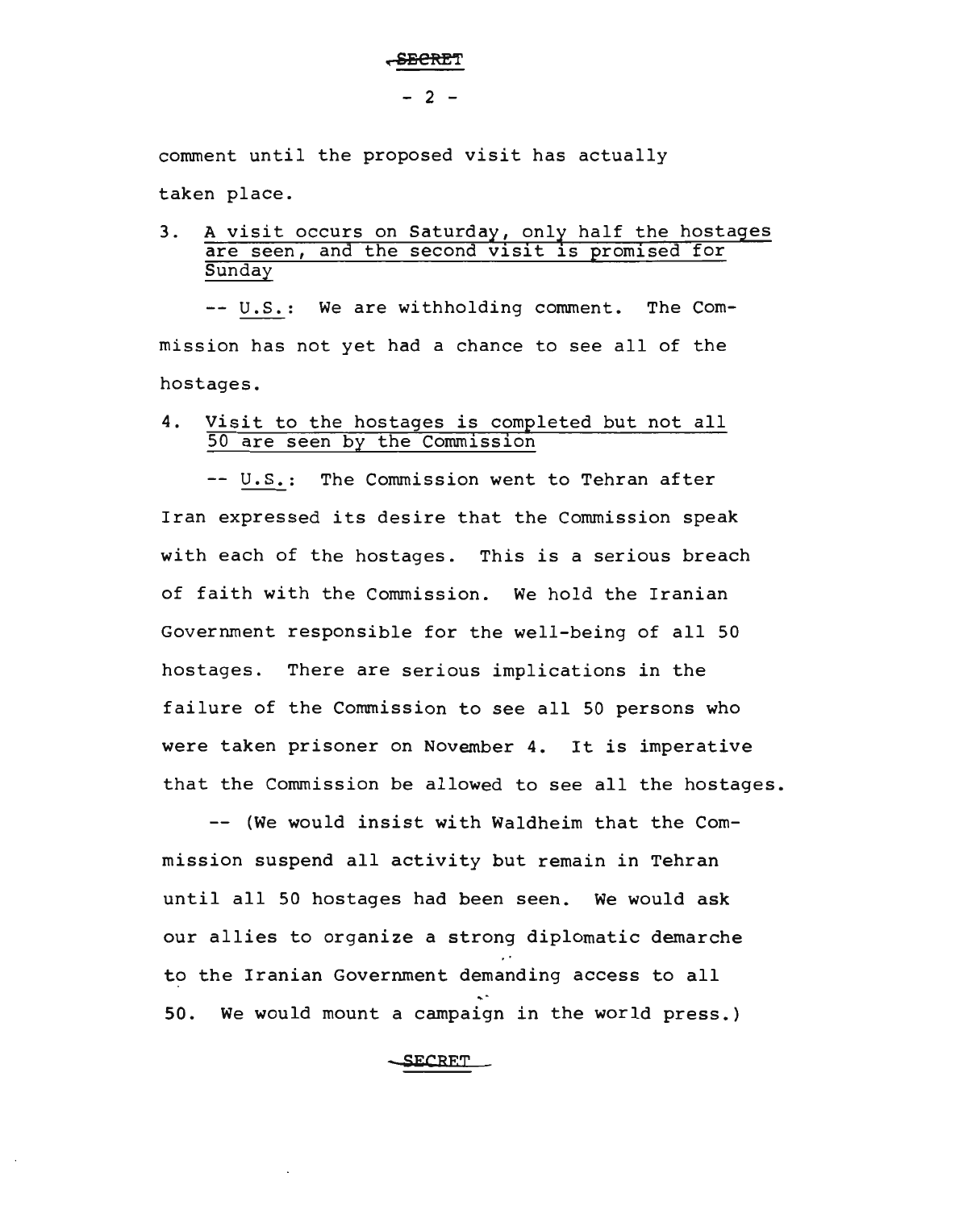# 5. Announcement that Hostage is Missing--all others seen

-- Iran: Missing hostage escaped and has not been found.

-- U.S.: We hold the Iranian Government responsible for an intensive effort to determine his fate. (We have to allow for the possibility that there has been a successful escape and not hold up the release of the rest at the outset.)

6. Hostage was killed escaping

-- U.S.: We hold the Iranian Government responsible for investigating the exact circumstances and meeting its responsibilities under international law.

# 7. Visit to the hostages completed and all 50 hostages are seen

-- Iran: Might describe the visit as a part of the collection of evidence against the former regime and the USG.

-- U.S.: We would express pleasure that for the first time all hostages have been seen by neutral outsiders and describe this as a significant step forward in efforts to improve the condition of the hostages.

We are confident that the Commission members

# <del>SECRE</del>T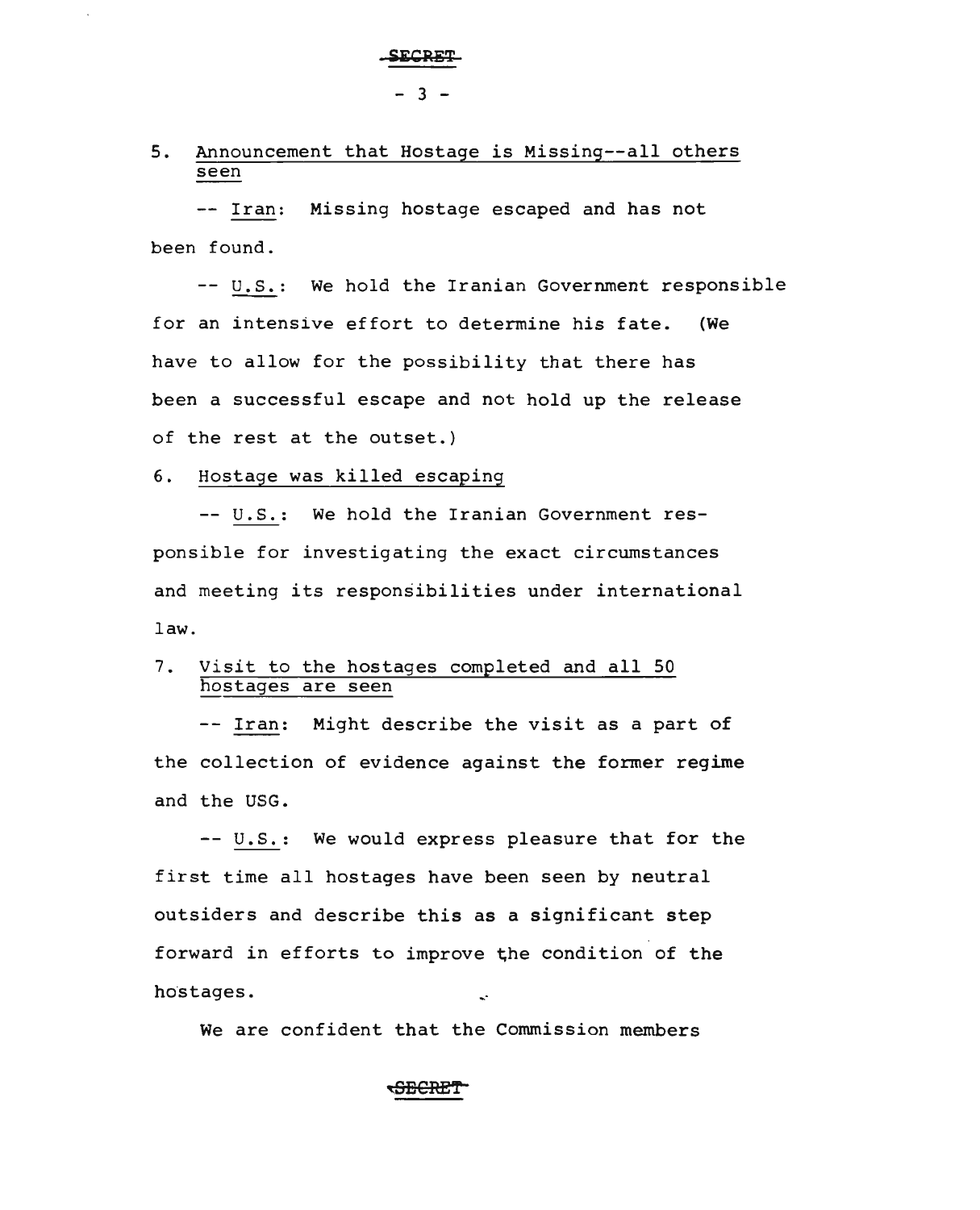adhered to principles of international law during their visit to the compound.

(As a reciprocal gesture we could:

-- Suspend the deportation of Iranians from the U.S. except those persons convicted of crimes.

-- Authorize Italy to supply helicopters and spare parts useful for flood relief work in Khuzestan.

-- Authorize the U.S. Red Cross and pharmaceutical suppliers to make donations of medicine and other supplies for flood relief purposes.)

Drafted: NEA/IWG:HPrecht/NEA:HHŞaunders 2/28/80 x266l0/29588

#### -sECRET

/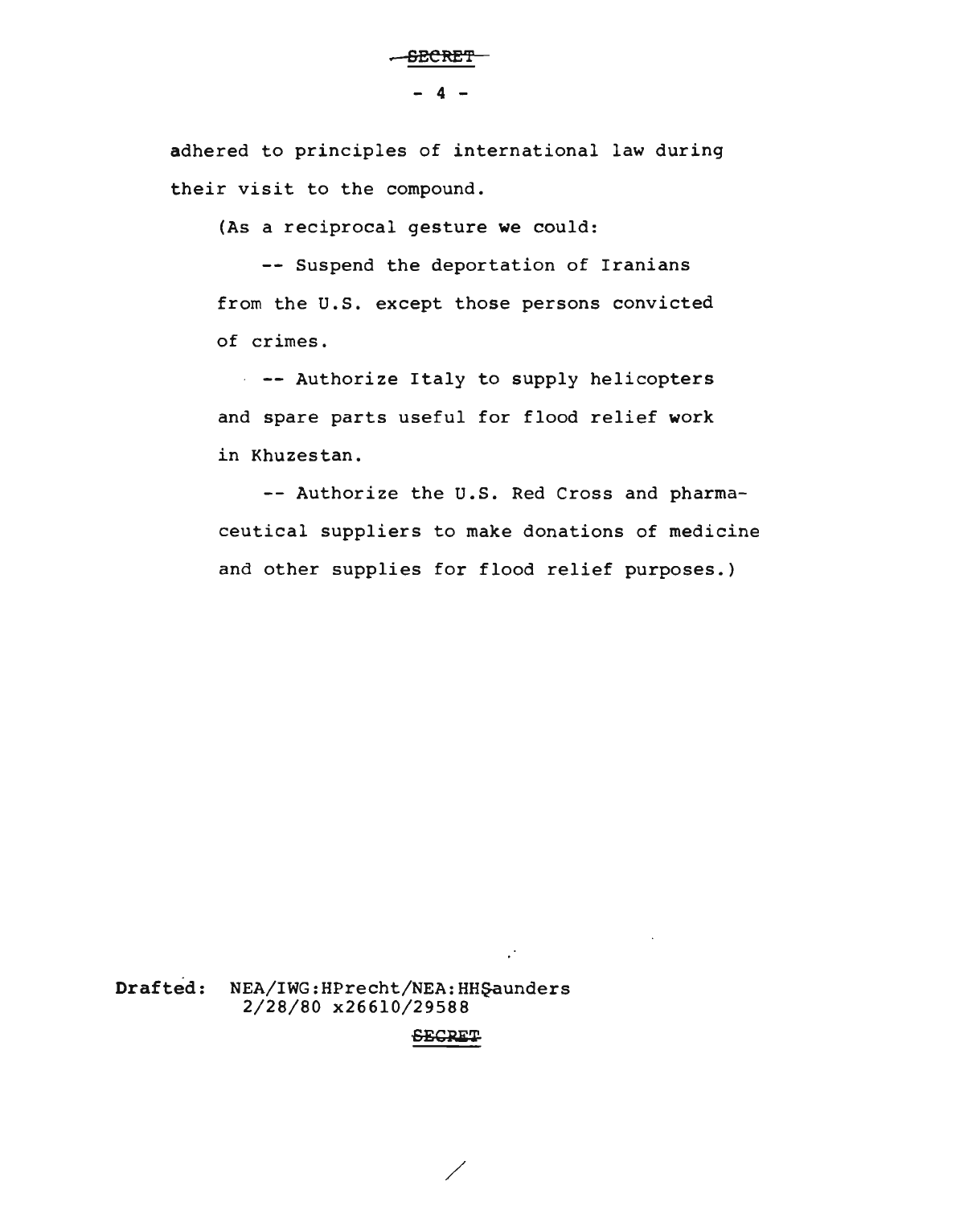| ******* | $-0.5.5.5.5 +$ | ******** COPY |  |
|---------|----------------|---------------|--|
|         |                |               |  |

Op IMMED DE WTE #1748 7611942 o !7J117~2ZI4A~ "0 FM HAMTLTON JORDIN

das

TO PHTL FISE FOR THE PRESIDENT

**SFCDET WHACOOT** 

CONTINGENCY PRESS GUIDANCE

IT LOOKS INCREASINGLY LIKELY THAT \*ITHIN THE NEXT TWO TO FOUR DAYS THE COMMISSION OF INQUIRY WILL ACTUALLY VISTT THE HOSTAGES ON THE COMPOUND. AS THE WEEKEND PROCEEDS, WE NEEP TO 8E EXTREMELY CAREFUL ABOUT HOW WE REACT PUBLICLY SQ AS YOT TO CORPLYCATE BANI SADRIS EFFORTS TO MAKE THE VISIT HAPPEN. IF IT HAPPENS, A VISIT COULD OCCUR IN A VARIETY OF CIRCU~STANCES.

1. TRITTAL IRANTAN ANNOUNCEMENT

 $-$  IRAN: THE COMMISSION WILL VISTT THE HOSTAGES CYIME AND CIRCUMSTAMCES UNSPECIFIED).

 $-$  U.S.: WE RAVE SEEN THE REPORTS FROM TEHRAN. WE HAVE SOTHING ON THEM. WE'LL HAVE TO WAIT AND SEE.

2. PRIOR ANNOURCEMENT -- WITH A TWIST

 $\blacksquare$  IRAN: THE VISIT IS PART OF THE COMMISSION'S INGUIRY INTO THE CRIMES OF THE SHAH, THE COMMISSION WILL RECEIVE OOCUMENTS FROM THE STUDENTS AND INTERROGATE THE HOSTAGES.

 $-$  U.S.I  $\times$ F HAVE MADE PLAIN OUR OPPOSITION TO THE I~TERRCGAT!O~ ~F HOSTAGES, SUCH INTERROGATION WOULD MOT BE COMAINTENT WITH PRINCIPLES OF INTERNATIONAL  $L_A \otimes_{\bullet}$ 

WE WELCOME STEPS WHICH CAN LEAD TO A SOLUTION TO THE CRISIS, aUT ~E WILL ~%THHDLD -URTHER COMMENT UNTIL THE PROPOSED VISTT HAS ACTUALLY TAKEN PLACE.

• • \* •••.••.•••••••• WHSR COMMENT •••.••.•••••• \* •••

JORDAN

| Ps 1042525 | 异离荷光 分生                                                                              |                     | TOR1361/19142Z |                | DTG1011732Z MAR 80 |  |
|------------|--------------------------------------------------------------------------------------|---------------------|----------------|----------------|--------------------|--|
|            | *******                                                                              | <del>አር በቀይ የ</del> |                | ********S COPY |                    |  |
|            | -BRAFISHERS<br>$\frac{122264416c16}{2}$ me- $\frac{122264}{2}$ me- $\frac{12226}{2}$ |                     |                |                |                    |  |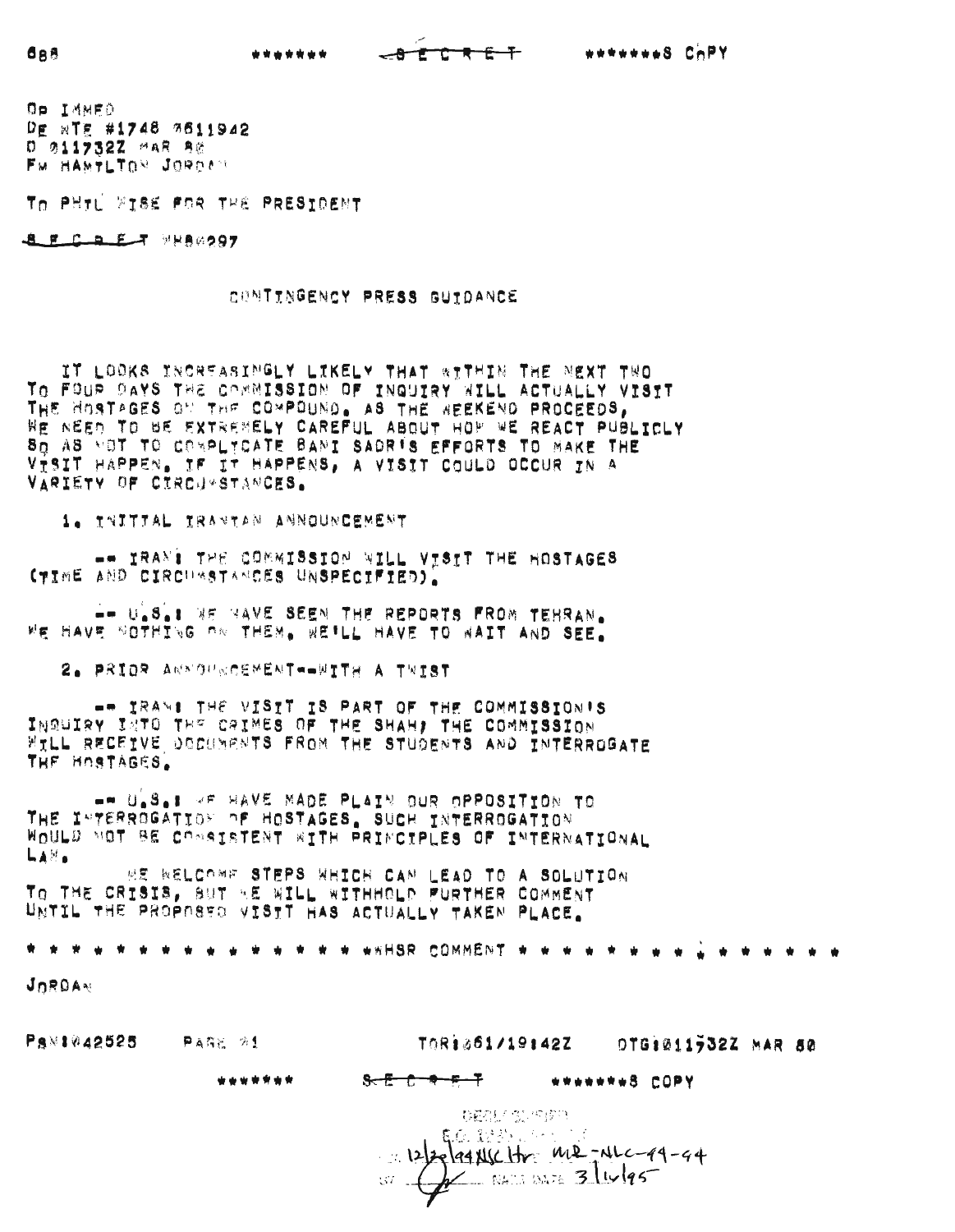# \*\*\*\*\*\*\* SECRET \*\*\*\*\*\*8 COPY

3. A VYSIT OCCURS ON SATURDAY, ONLY HALF THE HOSTAGES ARE SEEN, AND THE RECOND VISIT IS PROMISED FOR SHNDAY

-- U.S.' RE ARE WITHHOLDING COMMENT. THE COMMISSION HAS NOT YET HAD A CHANCE TO SEE ALL OF THE HOSTAGES.

4. VISIT TO THE HOSTAGES IS COMPLETED BUT NOT ALL **BO ARE SEEN BY THE COMMISSION** 

-- U.S.: THE COMMISSION NENT TO TEHRAN AFTER IRAN EXPRESSED ITS DESTRE THAT THE COMMISSION SPEAK WITH EACH OF THE ROSTAGES. THIS IS A SERIOUS BREACH OF FAITH WITH THE COMMISSION. WE HOLD THE IRANIAN GOVERMMENT RESPONSTBLE FOR THE WELL-BEING OF ALL 5% HOSTAGES. THERE ARE SERIOUS IMPLICATIONS IN THE FAILURE OF THE COMMISSION TO SEE ALL 50 PERSONS WHO WERE TAKEN PRISONER ON NOVEMBER 4. IT IS IMPERATIVE THAT THE COMMISSION BE ALLOWED TO SEE ALL THE HOSTAGES.

AN ISE WOULD INSTST WITH WALDHEIM THAT THE COMMISSTON SHSPEND ALL ACTIVITY BUT REMAIN IN TEHRAN UNTIL ALL 50 HOSTAGES HAD BEEN SEEN, WE WOULD ASK DUR ALLIES TO ORGANIZE A STRONG OIPLOMATIC OEMARCHE TO THE IRANIAN GOVERNMENT DEMANDING ACCESS TO ALL

5%, RE BOULD MOUNT A CAMPAIGN IN THE BORLD PRESS.)

5. ANNOUNCEMENT THAT HOSTAGE IS MISSING--ALL OTHERS 高巨筋站

-- IRAN: WISSING HOSTAGE ESCAPED AND HAS NOT **BEEN FOUND.** 

AND S.1 SE HOLD THE IRANIAN GOVERNMENT RESPONSIBLE

FUR AN INTENSTVE EFFORT TO DETERMINE HIS FATE. (WE HAVE TO ALLON FOR THE POSSIBILITY THAT THERE HAS BEEN A SUCCESSFUL ESCAPS AND NOT HOLD UP THE RELEASE. OF THE REST AT THE OUTSET )

6. HOSTAGE WAS KILLED ESCAPTNG

WW ULSLE TE MOLD THE IRANIAN GOVERNMENT RESPONSIBLE FOR INVESTIGATING THE EXACT CIRCUMSTANCES AND MEETING ITS RESPONSTBTLITIES UNDER INTERNATTONAL LAW.

7. VISIT TO THE BOSTAGES COMPLETED AND ALL 5%

PSN:042525 PAGE 42

TOR:061/19:42Z DTG:011932Z MAR 80

\*\*\*\*\*\*\* <del>ይ <sup>ይ</sup> ይ ፍ ና '</del> **WEBSTERS COPY**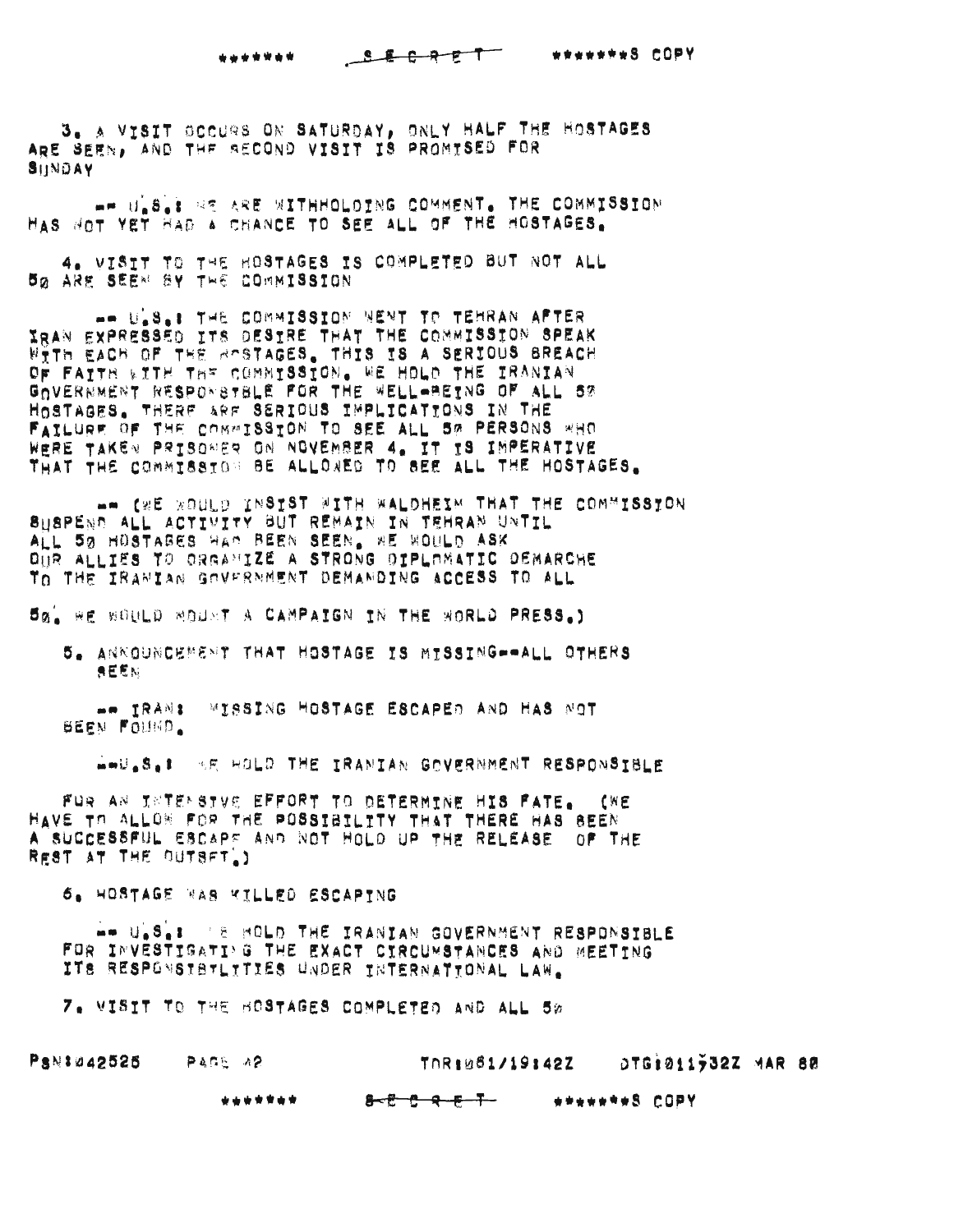**••••••• •••••••!** COpy

~OSTAGES A~E SEEN

 $m = 18A$ NI FISHT DESCRIBE THE VISIT AS A PART OF THE COLLECTION OF EVIDENCE AGAINST THE FORMER REGIME AND THE  $USG$ . **.. U.S. :** \*\* WOULD EXPRESS PLEASURE THAT FOR THE FIRS<del>?</del> TIME ALL HOSTAGES HAVE BEEN SEEN BY NEUTRAL OUTSIDERS ANO DESCRISE THTS AS A SIGNIFICANT STEP FORWARD IN EFFORTA TO THPROVE THE CONDITION OF THE HOSTAGES. WE ARE CONFINENT THAT THE COMMTSSION MEMBERS ADHERED TO PRINCIPLES OF INTERNATIONAL LAW DURING THEIR VISIT TO THE COMPOUND. (A8 A RECIPRACAL GESTURE WE COULDI  $\bullet\bullet$  SUSPE\D THE DEPORTATION OF IRANIANS FROM THE U.S. EXCFPT THOSE PERSONS CONVICTED OF CRIMES.  $~\rightarrow$  AUTHOGIZE ITALY TO SUPPLY HELICOPTERS AND SPARE PARTS USEFIIL FOR FLOOD RELIEF WORK IN KHUZESTAN. •• AUTHORIZE THE U.S~ RED CRoSS AND PHARMACEUTtCAL SUPPLIERS TO MAKE DONATIONS OF MEDICINE AND OTHER aupp~IE8 FOR FLOOD RELIEF PURPOSES.)

DRAFTER: NEA/I~G\*HPRECHT/NEA\*HHSAUNDERS 2/28/80 X25510/29588

0339

PSN#042525 PAGE 03 OF 03 TOR: 061/19:42Z OTG:011932Z MAR 80

**•••• \*t.** • E e ~ ! <sup>T</sup> **••••• \*\*8** COpy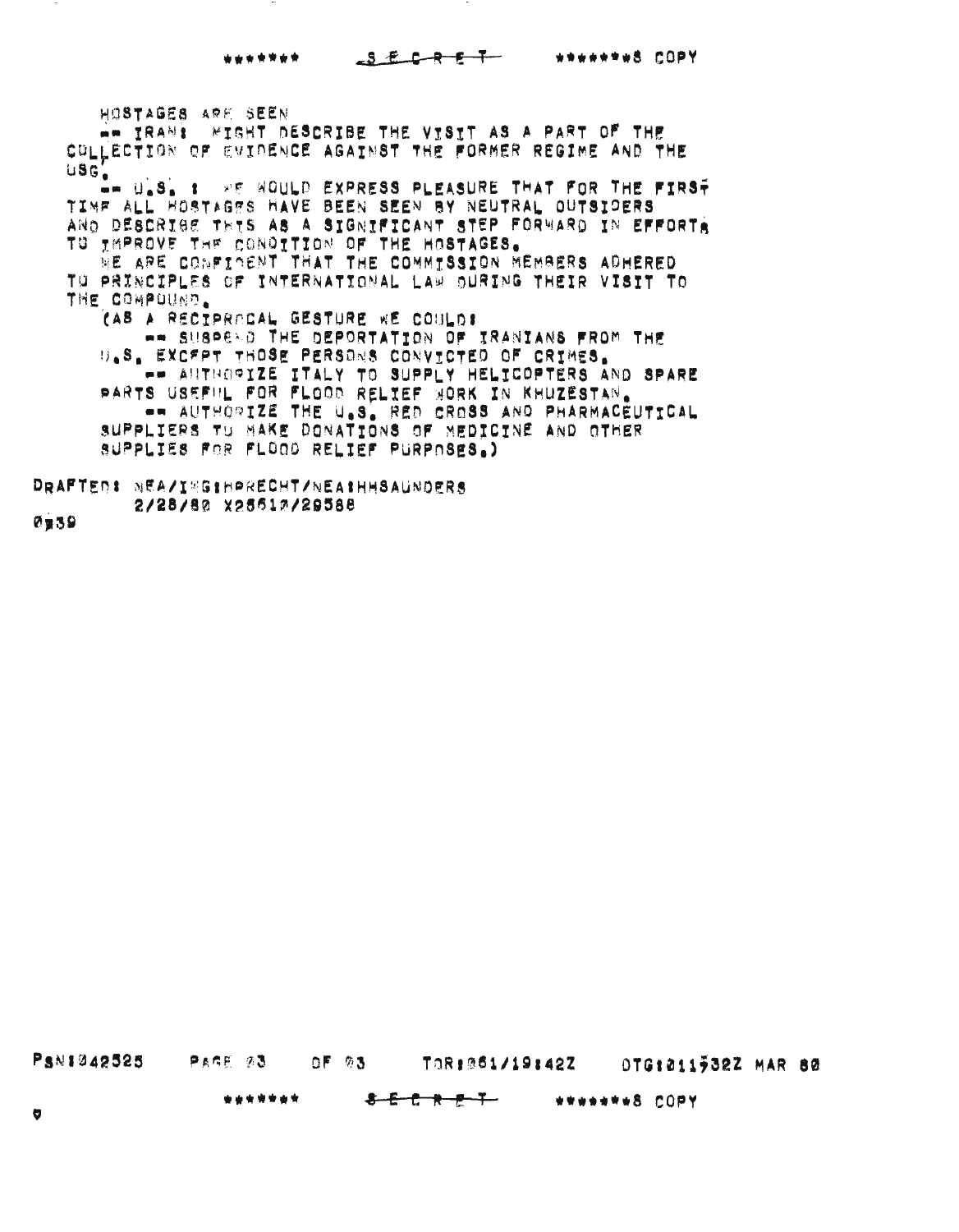| LMM                    |                |                     |                                             |
|------------------------|----------------|---------------------|---------------------------------------------|
| PRECEDENCE             | CLASSIFICATION | FÖR                 | $DEX$ $PGS$                                 |
| $FROM$ : $Ph1L$ $W15e$ |                |                     | DAC $251$ PGS 3                             |
| TO: HAMILTON JOEDAN    |                | COMMOENTER USE ONLY | $100:$ DTG:<br>$\cancel{\phi}$ /22247 marss |
| IMF0:                  |                |                     |                                             |
|                        | RELEASED BY: 4 |                     | TOR: $0 22352$                              |

 $\ddot{\phantom{a}}$ 

 $\sim$ 

cadad<br>o

 $\hat{\boldsymbol{\gamma}}$ 

 $\sigma$ ာ<br>. .

 $54$ 

SPECIAL INSTRUCTIONS:

 $\overline{a}$ 

DELIVERY INSTRUCTIONS:

MOON HOLLYOUS BY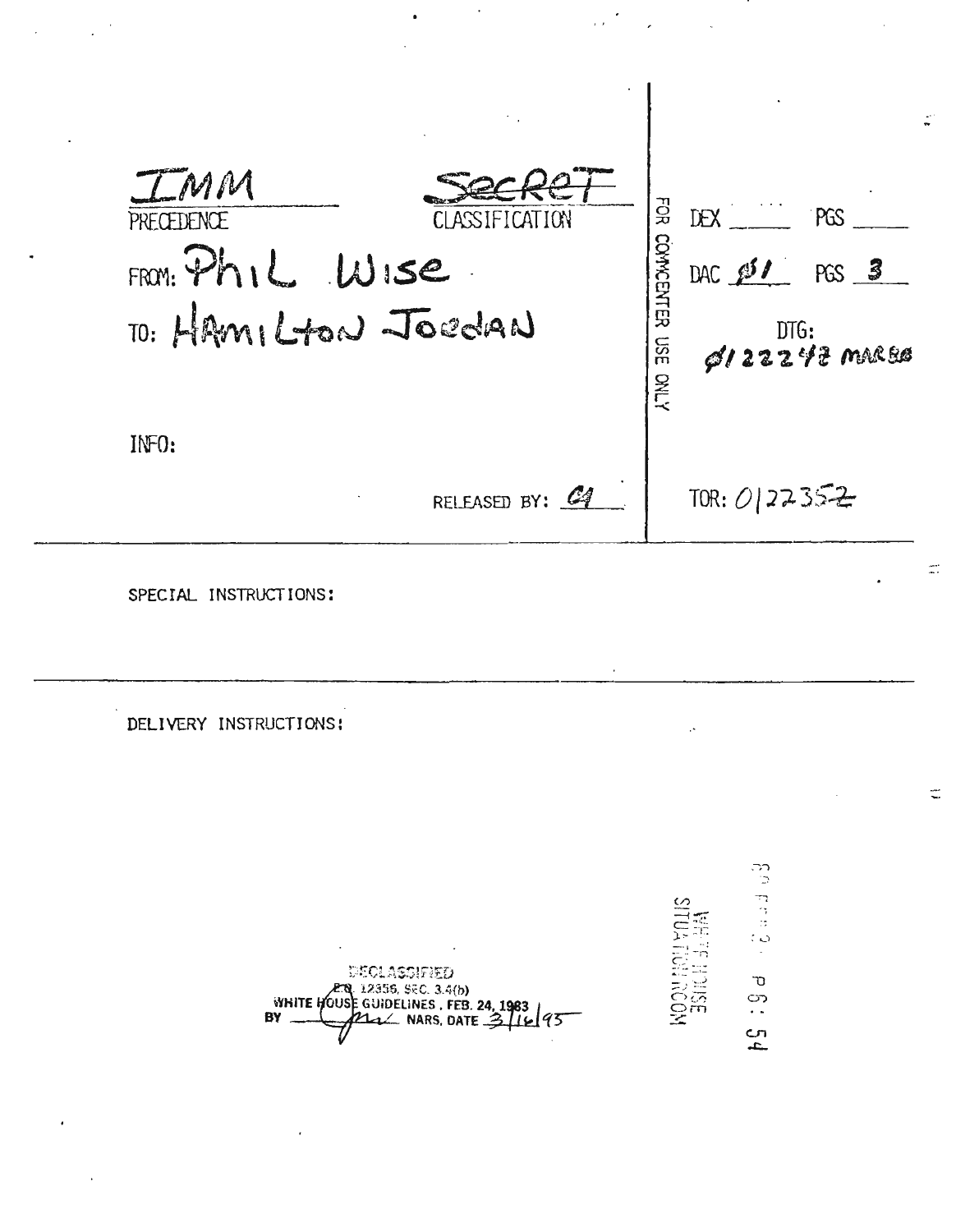--------------------------------------- -------------------- ..,--.- ...~-------- .-.\_- ----..-.----.., ..-.~.---.-~--... -.. -- ..---~-~- ---- ----'-' \_.\_.\_- ... -. AG JCCDS015  $Phi$ <sup>-</sup> 00 WTE3  $Call$  Ham  $\frac{1}{2}$   $\frac{1}{2}$   $\frac{1}{2}$   $\frac{1}{2}$   $\frac{1}{2}$   $\frac{1}{2}$   $\frac{1}{2}$   $\frac{1}{2}$   $\frac{1}{2}$ DE WTE #1748 0611942 give him my o Ol1732Z MAR 80 notes FM HAMILTON JORDAN TO PHIL WISE FOR THE PRESIDENT  $_{\textrm{\scriptsize{J}}}$ ZEM  $S - C - R - E - T$  wh80297

#### CONTINGENCY PRESS GUIDANCE

IT LOOKS INCREASINGLY LIKELY THAT WITHIN THE NEXT TWO TO FOUR DAYS THE COMMISSION OF INQUIRY WILL ACTUALLY THE HOSTAGES ON THE COMPOUND. AS THE WEEKEND PROCEED WE NEED TO BE EXTREMELY CAREFUL ABOUT HOW WE REACT PUBLICLY SO AS NOT TO COMPLICATE BANI SADR'S EFFORTS TO MAKE THE VISIT HAPPEN. IF IT HAPPENS, A VISIT COULD OCCUR IN A VARIETY OF CIRCUMSTANCES.

1. INITIAL IRANIAN ANNOUNCEMENT

.- IRAN: THE COMMISSION WILL VISIT THE HOSTAGES <TIME AND CIRCUMSTANCES UNSPECIFIED).

-- U.S.: WE HAVE SEEN THE REPORTS FROM TEHRAN. WE HAVE NOTHING ON THEM. WE'LL HAVE TO WAIT AND SEE.

2. PRIOR ANNOUNCEMENT--WITH A TWIST

-- IRAN: THE *VISIT* IS PART OF THE COMMISSION'S INQUIRY INTO THE CRIMES OF THE SHAH; THE COMMISSION WILL RECEIVE DOCUMENTS FROM THE STUDENTS AND INTERROGATE THE HOSTAGES.

-- U.S.: WE HAVE MADE PLAIN OUR OPPOSITION TO THE INTERROGATION OF HOSTAGES. SUCH INTERROGATION WOULD NOT BE CONSISTENT WITH PRINCIPLES OF INTERNATIONAL LAW.

WE WELCOME STEPS WHICH CAN LEAD TO A SOLUTION TO THE CRISIS, BUT WE WILL WITHHOLD FURTHER COMMENT UNTIL THE PROPOSED VISIT HAS ACTUALLY TAKEN PLACE.

3. A VISIT OCCURS ON SATURDAY, ONLY HALF THE HOSTAGES ARE SEEN, AND THE SECOND VISIT lS PROMISED FOR SUNDAY

-- U.S.: WE ARE WITHHOLDING COMMENT. THE COMMISSION HAS NOT YET HAD A CHANCE TO SEE ALL OF THE HOSTAGES.

Also "The Commission & SYG have agreed that there will be no interrogation of the hostages"

of the hostages

Commission

 $\mathcal{L}$ 

Lighten

there will be Just the State States

The

*I* G

END OF PAGE 01

्∯<sup>02</sup>ోనం, Sec, 3.¢ NE HYDE ME-ML -94  $-$  5478, DATE 3 16 95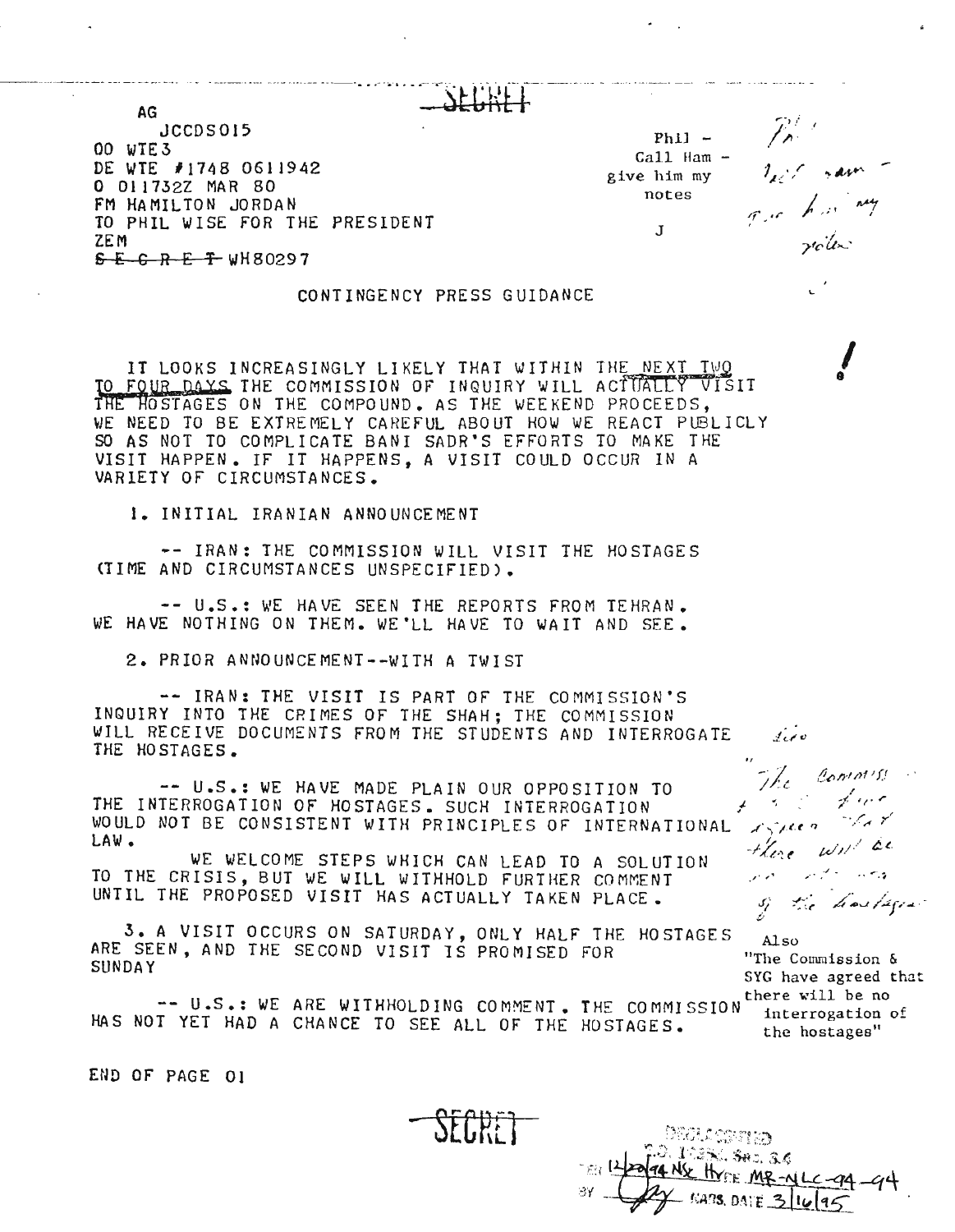Al so: "The Iranian gov 't off icials have specifically promised that all hostages would be visited to deter-

seli,

' see'

termonia ; Condition"

 $\mathbf{c}$ 

نوان

 $\chi \chi^2$ elonde be

4. VISIT TO THE HOSTAGES IS COMPLETED BUT NOT ALL mine their condition" 50 ARE SEEN BY THE COMMISSION

-- U.S.: THE COMMISSION WENT TO TEHRAN AFTER IRAN EXPRESSED ITS DESIRE THAT THE COMMISSION SPEAK WITH EACH *OF* THE HOSTAGES. THIS IS A SERIOUS BREACH OF FAITH WITH THE COMMISSION. WE HOLD THE IRANIAN GOVERNMENT RESPONSIBLE FOR THE WELL-BEING OF ALL 50 HOSTAGES. THERE ARE SERIOUS IMPLICATIONS IN THE FAILURE OF THE COMMISSION TO SEE ALL 50 PERSONS WHO WERE TAKEN PRISONER ON NOVEMBER 4. IT IS IMPERATIVE THAT THE COMMISSION BE ALLOWED TO SEE ALL THE HOSTAGES.

-- (WE WOULD INSIST WITH WALDHEIM THAT THE COMMISSION) SUSPEND ALL ACTIVITY BUT REMAIN IN TEHRAN UNTIL ALL 50 HOSTAGES HAD BEEN SEEN. WE WOUL.D ASK OUR ALLIES TO ORGANIZE A STRONG DIPLOMATIC DEMARCHE TO THE IRANIAN GOVERNMENT DEMANDING ACCESS TO ALL 50. WE WOULD MOUNT A CAMPAIGN IN THE WORLD PRESS.)

5. ANNOUNCEMENT THAT HOSTAGE IS MISSING--ALL OTHERS SEEN

-- IRAN: MISSING HOSTAGE ESCAPED AND HAS NOT BEEN FOUND.

--U.S.: WE HOLD THE IRANIAN GOVERNMENT RESPONSIBLE

FOR AN INTENSIVE EFFORT TO DETERMINE HIS FATE. (WE HAVE TO ALLOW FOR THE POSSIBILITY THAT THERE HAS BEEN A SUCCESSFUL ESCAPE AND NOT HOLD UP THE RELEASE OF THE REST AT THE OUTSET.)

6. HOSTAGE WAS KILLED ESCAPING

-- U.S.: WE HOLD THE IRANIAN GOVERNMENT RESPONSIBLE FOR INVESTIGATING THE EXACT CIRCUMSTANCES AND MEETING ITS RESPONSIBILITIES UNDER INTERNATIONAL LAW.

7. VISIT TO THE HOSTAGES COMPLETED AND ALL 50 Iranians. HOSTAGES ARE SEEN

-- IRAN: MIGHT DESCRIBE THE VISIT AS A PART OF THE COLLECTION OF EVIDENCE AGAINST THE FORMER REGIME AND THE USG.

-- U.S. : WE WOULD EXPRESS PLEASURE THAT FOR THE FIRST<br>
E ALL HOSTAGES HAVE BEEN SEEN BY NEUTRAL OUTSIDERS<br>
DESCRIBE THIS AS A SIGNIFICANT STEP FORWARD IN EFFORTS<br>
IMPROVE THE CONFIDENT THAT THE COMMISSION MEMBERS ADHERED<br> TIME ALL HOSTAGES HAVE BEEN SEEN BY NEUTRAL OUTSIDERS AND DESCRIBE THIS AS A SIGNIFICANT STEP FORWARD IN EFFORTS TO IMPROVE THE CONDITION OF THE HOSTAGES.

WE ARE CONFIDENT THAT THE COMMISSION MEM9ERS ADHERED TO PRINCIPLES OF INTERNATIONAL LAW DURING THEIR VISIT TO

END OF PAGE 02

Too effusive - The bastards haven't done us a big favor -Do not say anything good about the

*.rv-,,--r*

*I;',·'*

This is not strong enough in the face of probable murder

March Leve

وأردي الر

a Champary thing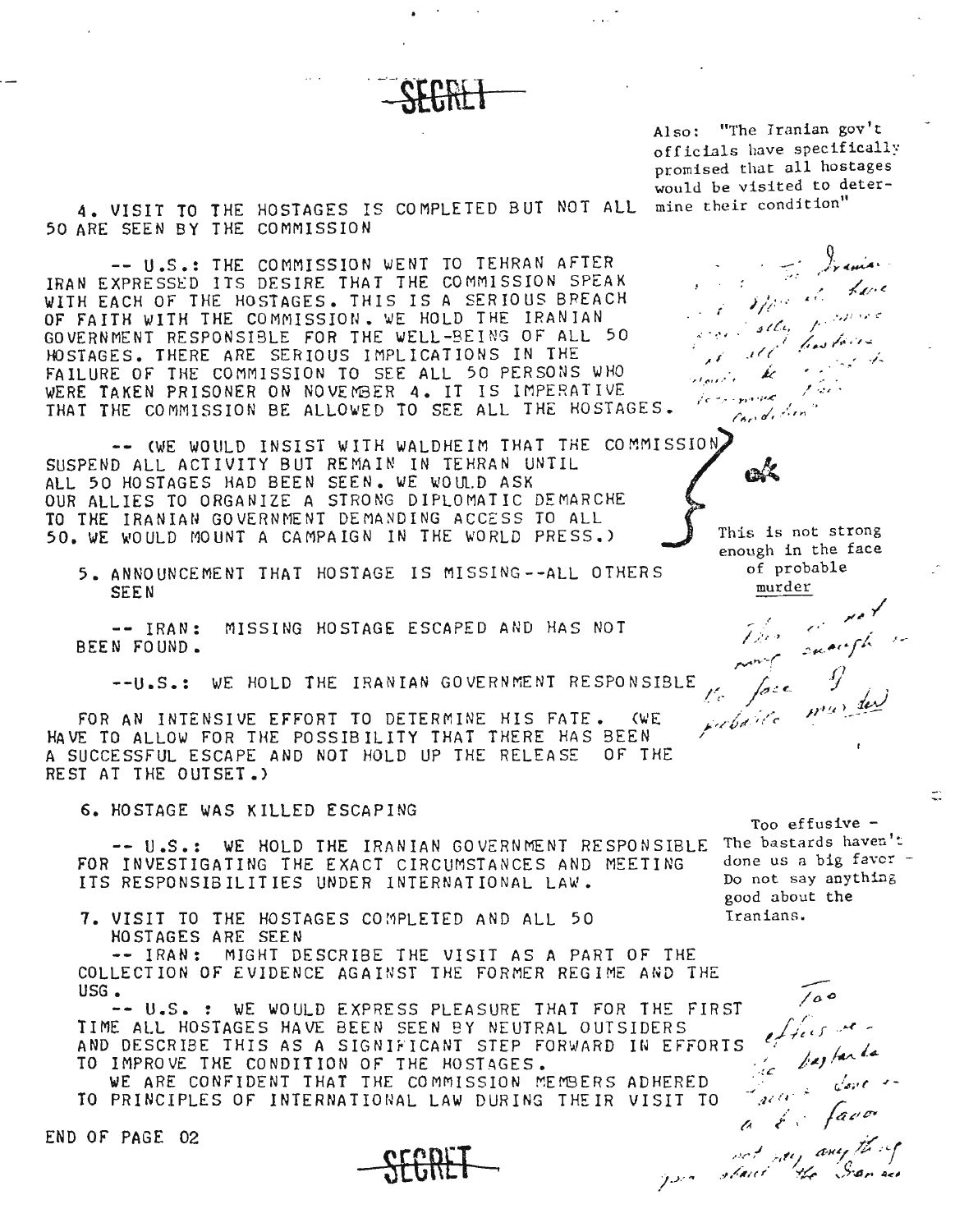THE CO MPO UND. (AS A RECIPROCAL GESTURE WE COULD:  $-$  SUSPEND THE DEPORTATION OF IRANIANS FROM THE NO  $\mathcal{U}^{\rho}$ 

SEGRET

U.S. EXCEPT THOSE PERSONS CONVICTED OF CRIME -- AUTHORIZE ITALY TO SUPPLY HELICOPTERS AND SPARE  $x_0$   $\lambda \rho$ PARTS USEFUL FOR FLOOD RELIEF WORK IN KHUZESTAN. NO <sup>NO 1</sup><br>-- AUTHORIZE THE U.S. RED CROSS AND PHARMACEUTICAL <sub>x></sub> SUPPLIERS TO MAKE DONATIONS OF MEDICINE AND OTHER SUPPLIES FOR FLOOD RELIEF PURPOSES.)

DRAFTED: NEA/IWG:HPRECHT/NEA:HHSAUNDERS *2/28/80 X26610/29588*

0739 *11748*

*I*

 $\ddot{\cdot}$ 

They must<br>send hostoges have,<br>goit or shotent  $\sim$  /

They must send hostages home We will not reward gov't or student Kidnappers -

÷,